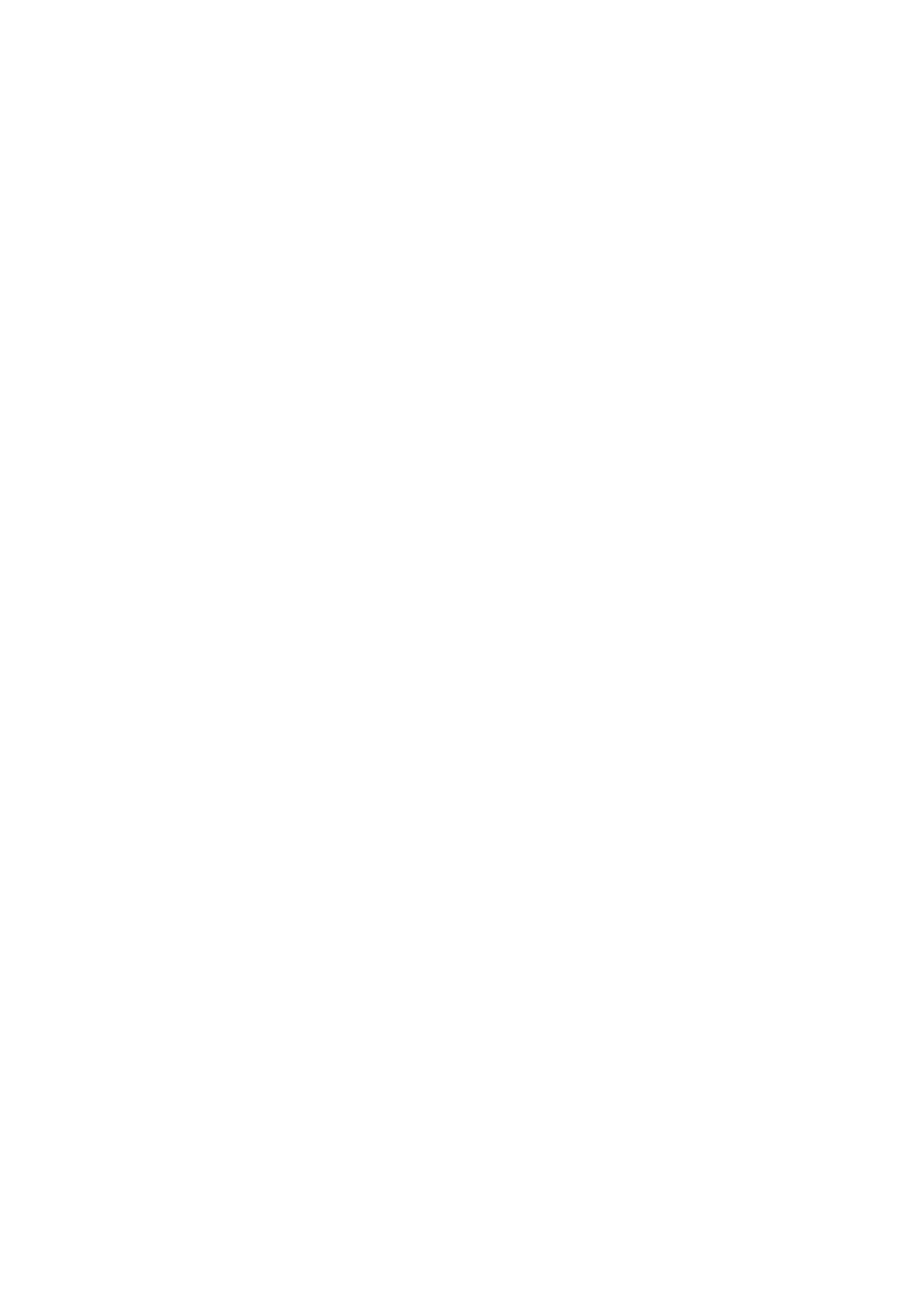# **North Caucasus: Negative Trends**

# **C W Blandy**

# **Key Findings**

- Shortfalls in financial subsidies to North Caucasus republics will intensify and widen the cycle of violence which will affect the South Caucasus.
- A widened cycle of violence would be harmful to Western interests in Georgia and Azerbaijan.
- Reduced scale of subsidies contrasts sharply with the vast sums being spent by Russia on 2014 Olympics and financial aid to South Ossetia and Abkhazia and will intensify discontent.
- Need for radical political reform: continuation of forceful measures alone will not improve the situation. Need for republics to elect their own leaders.
- Greater investment in education, technical training, job creation and health care are needed for the young and the population in general.
- Effective intelligence is needed to stop the flow of illegal funds into the North Caucasus.
- Operations against illegal bandit formations must be conducted within the law: punishment of offenders must be effected openly through the courts.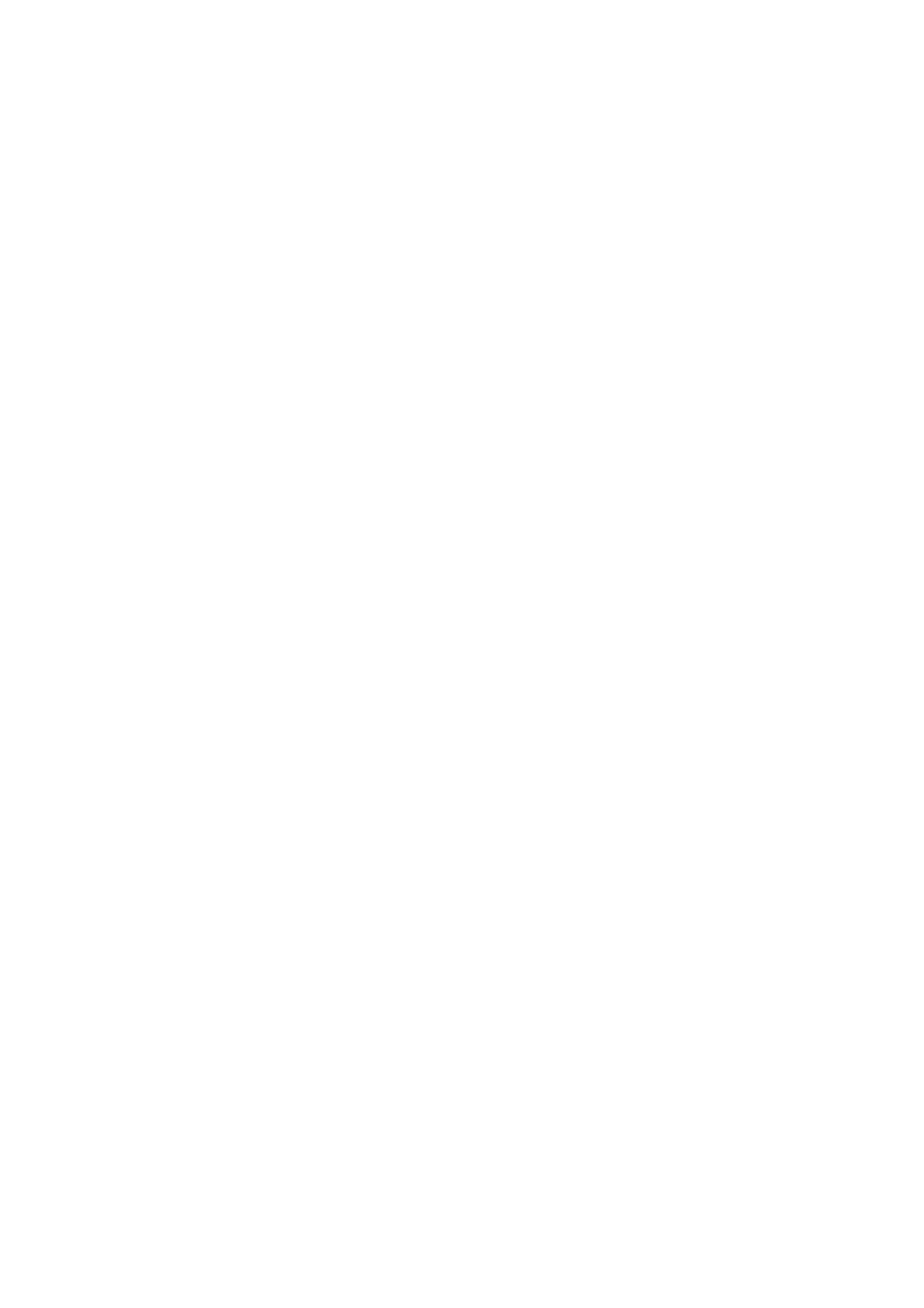## **Contents**

#### **Map 1 – The Southern Federal District**

#### **Introduction**

#### **The Context**

Box 1 – North Caucasus – Brief Historical Perspective

#### **Trend One – Cycle of Violence**

#### **Trend Two – Outflow of Ethnic Russians**

Table 1 – North Caucasus – Ethnic Russian Population Economic Effects Table 2 – Unemployment in North Caucasus, February 2008 Cossack Militancy Box 2 – Terek Cossack Main Demands Box 3 – Naurskiy *Rayon* Box 4 – Shelkovskiy *Rayon*

#### **Trend Three – Regional Reorganisation**

Table 3 – Dagestan Population Figures Table 4 – Titular Nationalities in Administrative Structure of Dagestan

#### **Russian Economic Downturn**

#### **Conclusions**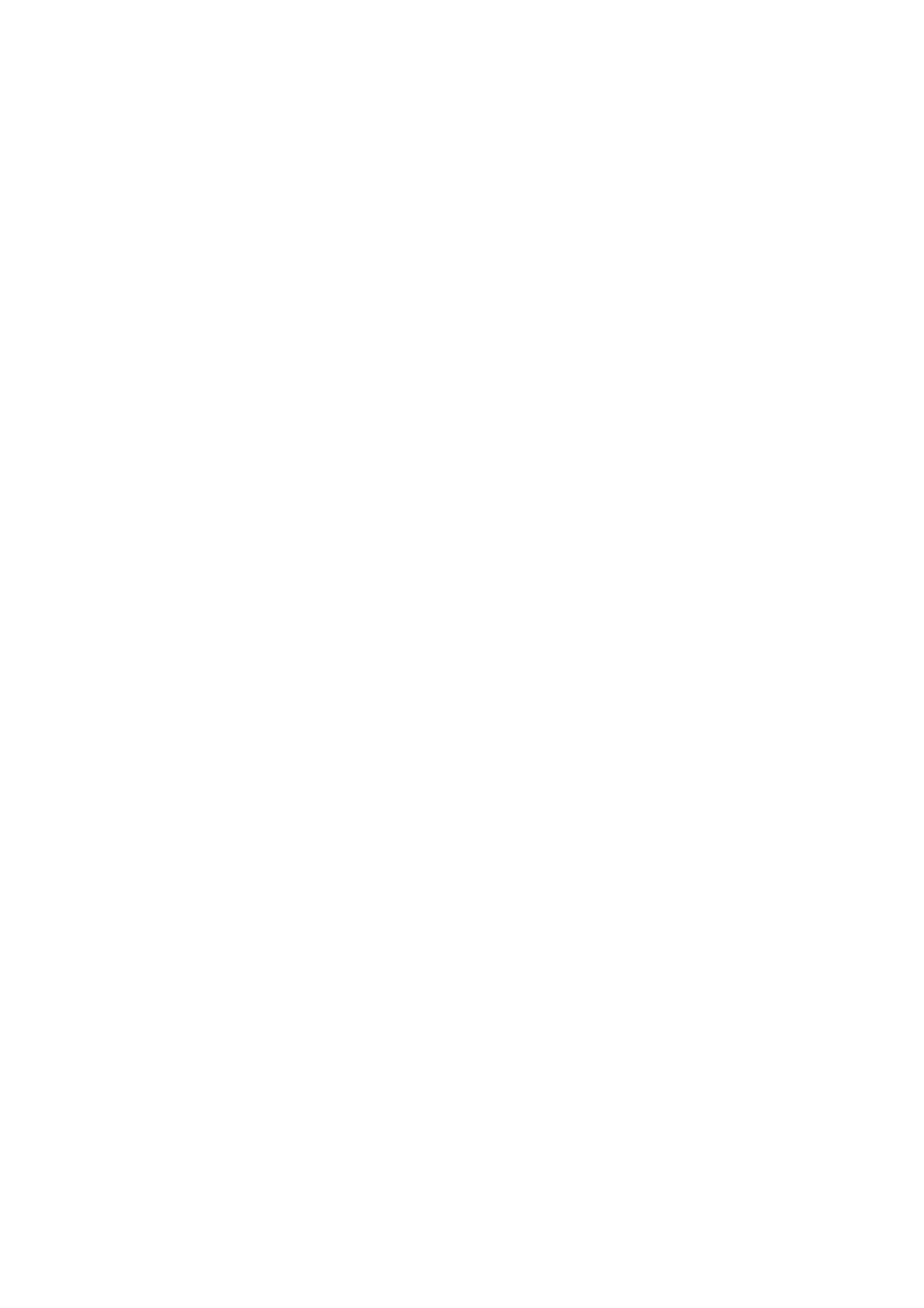# **North Caucasus: Negative Trends**

**C W Blandy**



North Caucasus: Negative Trends Research & Assessment Branch 978-1-905962-74-7 October 2009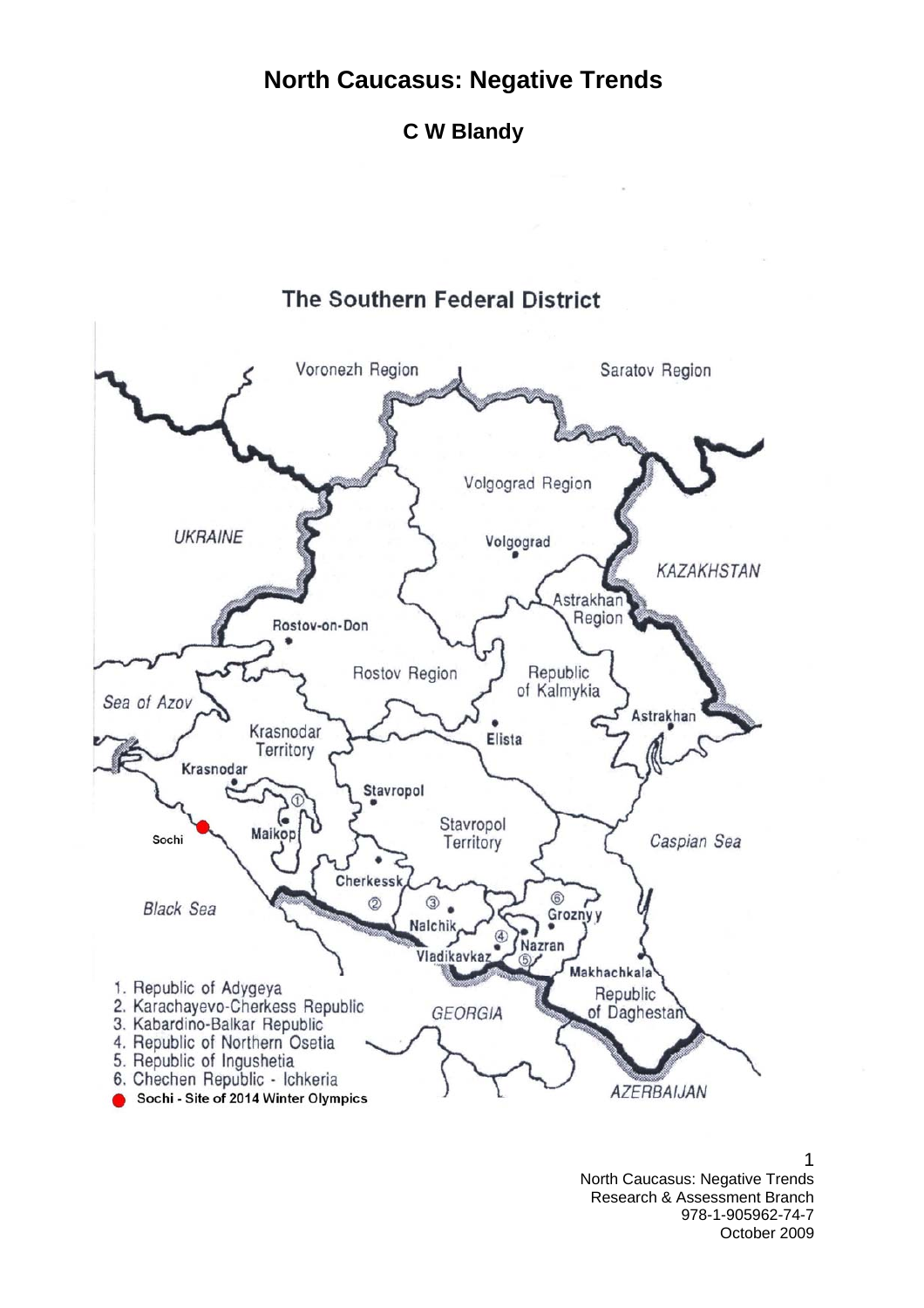#### **Introduction**

"*Many perceived that the ending of the counter-terrorist operation (KTO) in Chechnya meant*  the conclusion of the war against the bandit underground in the North Caucasus".<sup>1</sup> However, as recent events have shown, the bandit underground is still alive in Chechnya and increasingly active throughout the North Caucasus. The purpose of this paper is to enlarge upon certain negative, underlying trends which are gathering momentum as a result of an increasing cycle of violence.

Several negative trends spring to mind. This paper concentrates on the widening cycle of violence and the departure of ethnic Russians to more peaceful regions, which impacts on the economies of the eastern republics in the North Caucasus through the loss of skilled workers. There are indications of an upsurge in Cossack militancy in Krasnodar and Stavropol' *Kraya*. Not unconnected to this, there is growing concern amongst the smaller republics, such as Ingushetia, about the possible creation of an enlarged *oblast'* based on Rostov-on-Don which would come under Cossack control. This would make it more difficult for the indigenous Muslim peoples to preserve their own way of life, customs and languages.

#### **The Context**

It is advantageous to focus on the long term effects of Russian absorption, which started in earnest in the 19<sup>th</sup> Century and continued throughout the period of Communist governance. Four themes stand out.

#### **Box 1 – North Caucasus – Brief Historical Perspective**

- Cossack territorial occupation in the North Caucasus was aided by the establishment of *stanitsy* as part of the Caucasus Fortified Lines, in parallel with the forceful resettlement of the indigenous Muslim population, which in turn weakened the power of Chechen and Ingush *teipy*.
- Tsarist land policy favoured Cossacks to the detriment of the indigenous Muslim mountain peoples. Shortage of arable land added to the latter's plight. The hounding out of some 500,000 people in the second half of the 19<sup>th</sup> Century was compounded by a numerically similar influx of Russians and Ukrainians.
- In the  $20<sup>th</sup>$  century, Communist governance brought new administrative-territorial structures based on nationality.
- Repression, religious persecution and mass deportation of Muslims were to follow during the Great Patriotic War. On their return in 1957 they became the victims of bureaucratic prejudice and inertia, leaving a legacy of disputes, sources of social aggravation and conflict which remain today.

It should also be remembered that whilst the North and South Caucasus in the Russian mind are considered as part of a whole security complex,<sup>2</sup> one must also be aware of the close connection that the North Caucasus mountainous areas have with the hinterland to the north which contain the *kraya* of Krasnodar and Stavropol' together with the related *oblasts* of the major cities of Southern Russia, namely Rostov-on-Don, Astrakhan and Volgograd. Traditionally, the southern cities of Rostov-on-Don, Volgograd and Astrakhan have beckoned peoples seeking work from the North Caucasus or (in the case of the last two cities) from Central Asia and beyond. Moreover, the wider area contained within the Southern Federal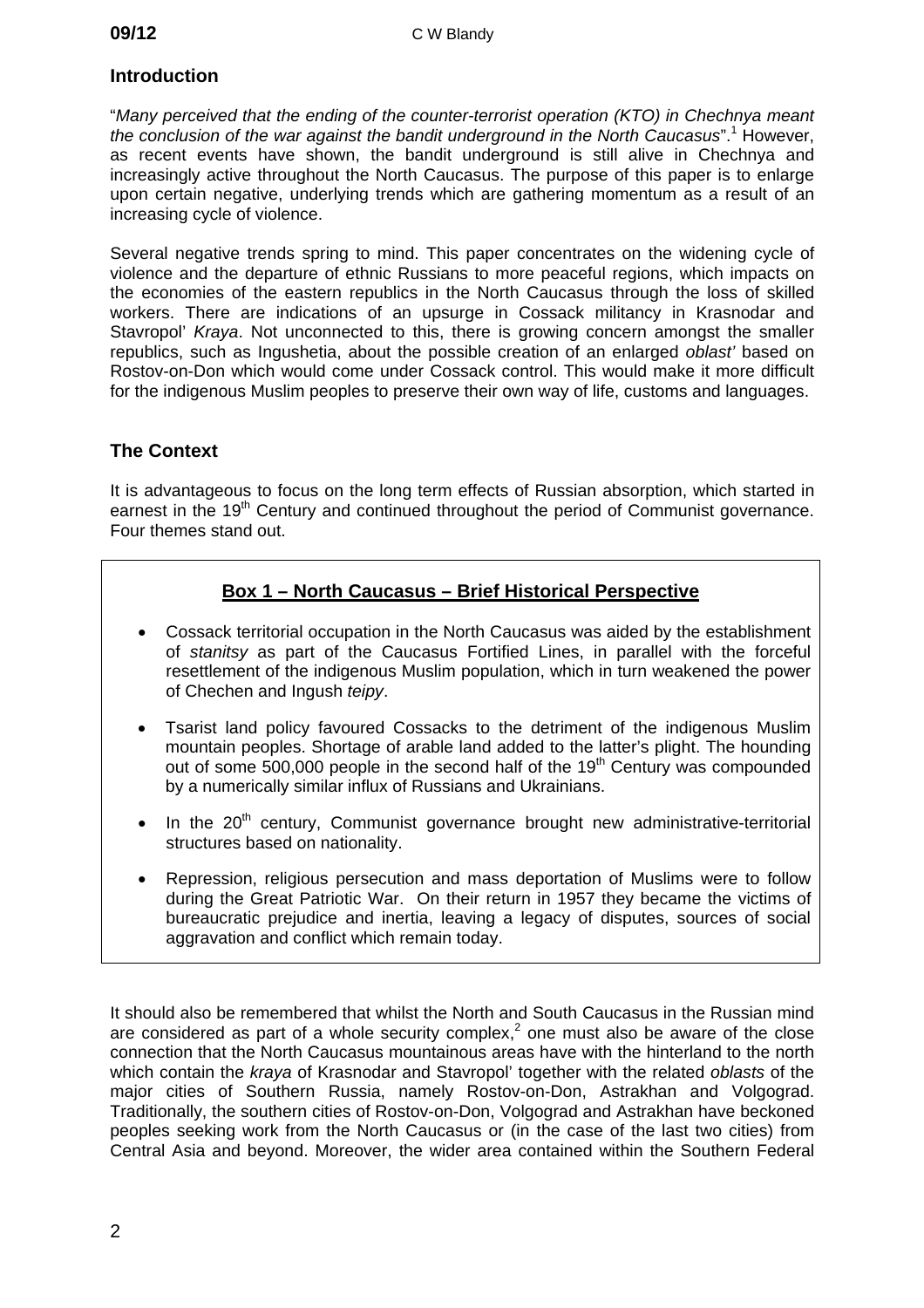District (YuFO) can be regarded as a transit zone subject to influences emanating from the Caucasus massif, Central Asia and from states that border the Caspian Sea.

Aleksey Malashenko's paper *Kavkaz, Kotoryy my Teryayem,*<sup>3</sup> published in August 2009, provides some firm guidelines as to how to gain an understanding of the present complicated situation in the North Caucasus in the toxic aftermath of the two Russo-Chechen wars in recent times. Malashenko reminds the reader that the North Caucasus is not a single uniform entity. The traditions of its peoples are diverse, their routes to Russia and their life within Russia are by no means similar. Therefore, in talking about general tendencies in the region it is still necessary to remember the essential characteristics that are peculiar to each republic and even down to local segments, such as the administrative level of *rayony* and even *auls*. The Caucasus mosaic is varied. To assume that certain events which occur in the lower reaches of the River Sunzha will automatically have identical characteristics to those in the upper reaches of the river is risky.<sup>4</sup>

In general terms the North Caucasus can be divided into two sub-regions: the 'East' which includes Dagestan, Chechnya and Ingushetia, and the 'West' consisting of the remaining republics. Historically, this was the pattern for most of the Long Caucasian War in the 19th century and the majority of Imam Shamil' the Third's military campaigns. Kabardino-Balkaria is situated geographically in the middle of the North Caucasus: some consider it to be 'western', others 'eastern' and some consider it to be somewhat independent as a central sub-region.<sup>5</sup>

The third point Malashenko makes concerns some of the principles which divide the North Caucasus into separate fragments. One of them is the degree of devotion to Islam, where the 'East' is regarded as having a far greater degree of Islamisation than the 'West'. Whilst the 'East' is regarded as being unstable, the 'West' is also subject to sporadic outbursts. Chechnya is "not the champion of instability". Dagestan is significantly more dangerous.<sup>6</sup> An intermediate position of instability is accorded to Kabardino-Balkaria following the destructive events and significant loss of life which took place in the capital, Nal'chik, in October 2005 when 97 gunmen (*boyeviki*), 35 members of the law enforcement organs and 14 local inhabitants were killed.<sup>7</sup> Malashenko makes the point that the position has much changed since October 2005. However, analysts still continue to connect Kabardino-Balkaria with the stormy Caucasus 'East'.<sup>8</sup> But he is clear on the general reasons for the continuous conflict situation:

*Not a little has been said about the general reasons concerning conflict in the North Caucasus. It is the dire economic position, the growth of material inequality, unemployment, rivalry between group interests and ethnic clans, the gulf between government elites and society, the 'exclusive' marks of corruption, religious extremism, border problems between separate republics and of republics internally. All these reasons are interlinked and to simply construct a hierarchy is impossible. There is not a single thread with which it* 

*would be possible to unravel the whole ball.<sup>9</sup>*

#### **Trend One - Cycle of Violence**

Under the iron fist of Ramzan Kadyrov, Groznyy has appeared quiet for some considerable time. True, a proportion of young Chechen men were still going to the mountainous south and joining the *boyeviki.* However, that illusion of peace and security in the Chechen capital was shattered when on 15 May 2009 an assassin blew up a vehicle loaded with explosives close to the Interior Ministry (MVD) building in Groznyy. As a result two policemen were killed and three were wounded. Several local people suffered injury.<sup>10</sup>

The abduction of Nataliya Estemirova, an activist in the Groznyy section of "Memorial" Human Rights Centre on 15 July 2009 in Groznyy and the subsequent discovery of her body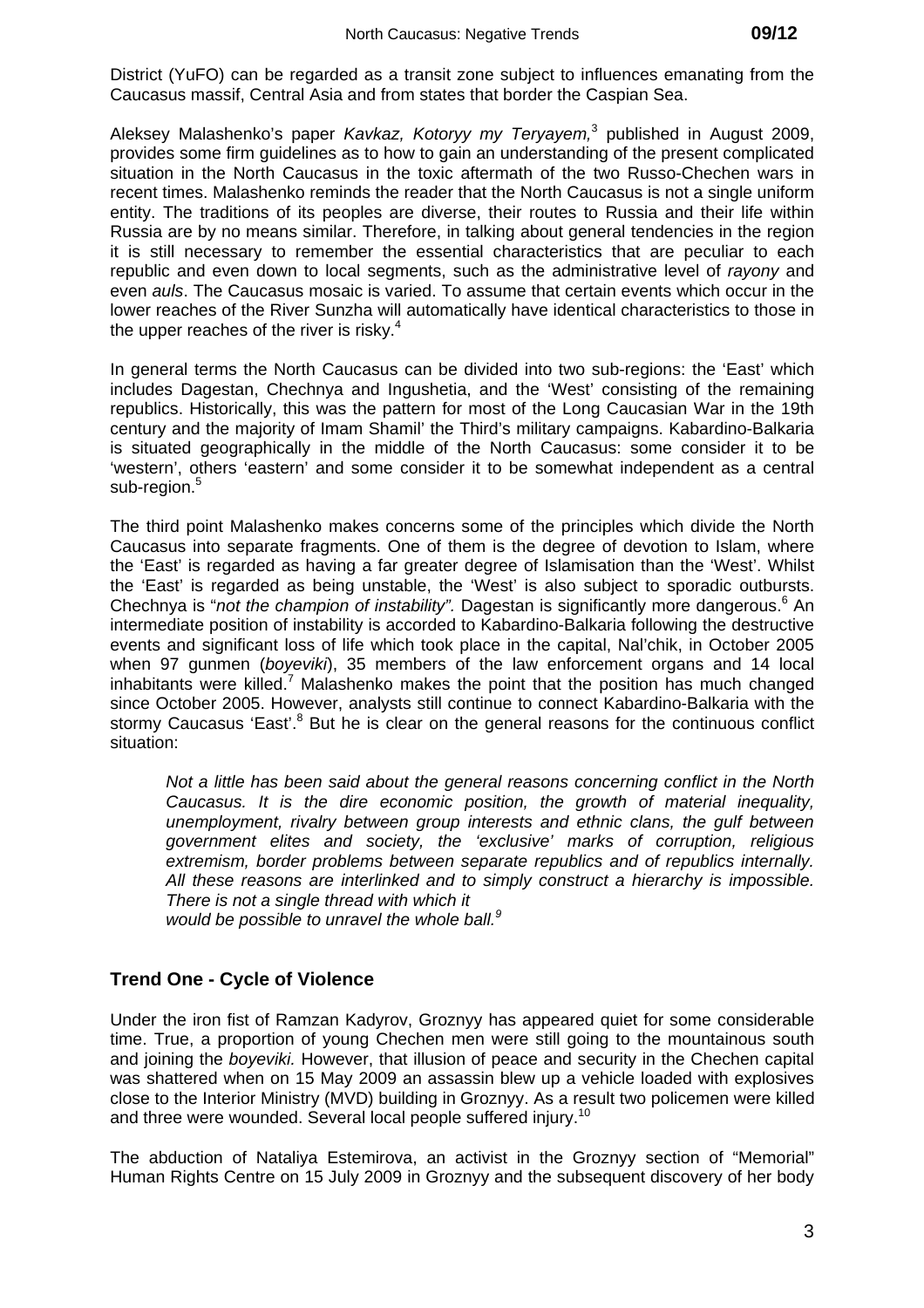in Ingushetia caused profound shock not only in Russia but also throughout the world.<sup>11</sup> On 11 August 2009 the bodies of the leader of a children's charity Zarema Sadulayeva and her husband Alik Dzhabrailov were found in the Zavodskiy district of Groznyy.<sup>12</sup> Moreover, during the 120 day period from the cessation of the KTO in Chechnya from 16 April to 15 August 2009, no less than 125 people lost their lives. $^{13}$ 

In a number of respects one can understand Kadyrov's impatience in attempting to develop the economy of Chechnya and increase the revenue into Groznyy's coffers. The abolition or suspension of the KTO in Chechnya would enable the Chechen government to establish effective customs posts, and remove or reduce the number of federal troops and law enforcement organs in the republic. Public order and law enforcement would then solely be in the hands of the Chechen president. Officially federal troops and federal law enforcement agencies and organs are accountable to Moscow for their behaviour. Chechen law enforcers are very much under the tight personal control of President Kadyrov: there have been many unexplained assassinations, mysterious deaths, disappearances without trace and arson attacks on houses belonging to relatives of suspected *boyeviki*.

In Dagestan, there has been a series of attempts on the lives of high ranking members of the power structures, government officials and religious leaders. The deputy mufti of the Spiritual Directorate of Muslims of Dagestan, Akhmed Tagayev, one of the main opponents of Islamic extremism, was killed. Immediately following the death of Tagayev, the deputy chief of staff of the North Caucasus regional command of Federal Internal Troops Major General Valeriy Lipinskiy received serious wounds and died in hospital. On 5 June 2009 the minister for internal affairs of Dagestan Lieutenant General Adil'gerey Magomedtagirov was shot and killed whilst attending the wedding of the daughter of one of his subordinates.<sup>14</sup> Every single day without exception the media report details of several incidents of lawlessness, murder of government officials or clashes between law enforcement agencies and insurgents ranging from Makhachkala, Buynaksk and south to the equally troubled area around Derbent.

In Ingushetia during June 2009, victims included the deputy chairman of the republic's Supreme Court A Gazgireyev, and former head of the local MVD and an employee of the Ingush government Bashir Aushev.15 The most serious event was the attempted assassination of the Ingush President Yunus-Bek Yevkurov on 22 June. The assassination attempt was followed on 17 August by a terrorist act in Nazran' which resulted in the death of 14 people and 56 wounded.16 Over the first half of 2009 in Ingushetia alone there were 58 armed attacks, resulting in casualties in the law enforcement organs amounting to 37 wounded and 79 killed.<sup>1</sup>

For the investigation of these and other high-profile terrorist crimes in the North Caucasus the best investigators were dispatched from Moscow and St Petersburg. The head of the Investigative Committee under the procurator of Russia, Aleksandr Bastrykin, considered that in the law enforcement organs of Ingushetia, Dagestan and Chechnya it was likely there were traitors who were able to supply the *boyeviki* with information. Therefore the power departments would now have to carry out more thorough checks on employees.<sup>18</sup> This, of course is by no means a new problem. It will be remembered that *Izvestiya* published six articles by Vadim Rechkalov in December 2004 concerning some of the problems faced by the Federal Security Service and other federal law enforcement organs in Chechnya and other North Caucasus republics.19 Law enforcement organs still have to employ local civil labour.

Bastrykin said that the financing of bandit formations from abroad had increased by many times, as illustrated by the recent discovery of a notebook recording details and dates with payment figures for various types of crime.

Boyeviki *now actively attract the young unemployed.20 The money which is paid for the murder of one man provides a chance to exist comfortably for some time. Criminals now move about the North Caucasus freely of their own accord. They are not restricted*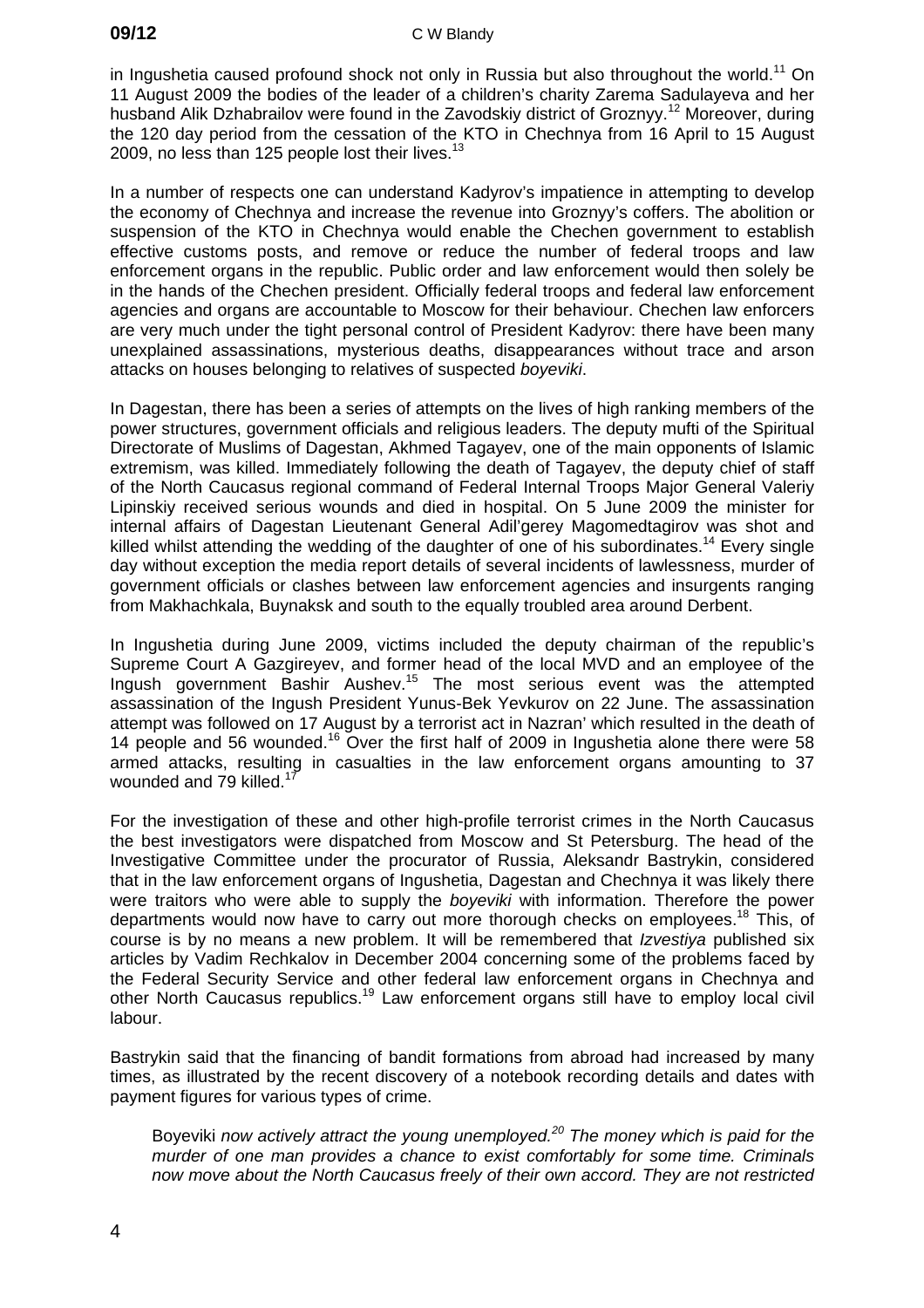*to one republic, as formerly, but they are able to move out of Dagestan to Ingushetia, from Ingushetia to Kabardino-Balkaria*. 21

At the end of May 2009 a joint special operation by Chechen and Ingush power structures took place in the forest along their joint border. Within the month of the operation some 30 *boyeviki* were killed, a large number of caches were uncovered and forest bases were destroyed. The power structures lost 19 men and 26 wounded. $^{22}$ 

The violence and skirmishes are reminiscent of the worst period of confrontation between the federal authorities and local separatists. Now, armed clashes, shootings, and acts of terror happen daily. This is explained not only by the increasing inflow of money to the extremists, but also by the actions of the power structures themselves, in the first place by the Kadyrov militia. The aggressive style of counter-terrorist operations forces bandits to abandon underground shelters, come out into the open and fight. After this a comprehensive cordon and search operation is initiated, but to be really effective the incoming flow of money needs to be intercepted and halted.<sup>23</sup>

The situation in the Caucasus has deteriorated markedly since the publication of a devastating report just over four years ago by Dmitriy Kozak, when he was President Putin's Personal Representative to the YuFO. (He is now deputy leader of the Russian government.) The report unambiguously foretold the dangers:

*There is a sharp growth of radicalism and extremism, a widening gap between constitutional democratic principles and the processes taking place in reality. In the end it could lead to the appearance of a macro-region of social, political and economic instability which will include all the Caucasus republics and part of Stavropol' kray.* <sup>24</sup>

A whole macro-region of social, political and economic instability has certainly arrived. The 'bandit underground' has demonstrated that not only can it switch, synchronise and coordinate its anti-Russian and anti-republic activities between Dagestan, Chechnya, Ingushetia and to other locations in the North Caucasus, but it is also able to concentrate its activities on the tiny republic of Ingushetia with devastating effect. Nevertheless, the upsurge in violence against the government in Ingushetia is surely misplaced. President Yunus-Bek Yevkurov since his appointment in November 2008 made a distinct effort to reopen the channels between government and society.25 Moreover, on his return to office after hospitalisation in Moscow, Yevkurov suspended the KTO regime in Ingushetia and stated that he would not rescind his promise to pardon *boyeviki* who surrendered to the authorities. In many ways Yevkurov's approach is very much that followed by the first Ingush president. Ruslan Aushev believed that society must vote for its leader, not accepting one imposed from outside the republic.

#### **Trend 2 - Outflow of Ethnic Russians**

In an interview with *Novyye Izvestiya*<sup>26</sup> on 29 July 2008 Mavlit Bazhayev, President of the Association of Chechen Social and Cultural Institutions, propounded his vision for the longterm development of the North Caucasus republics. He believed that the main goal should be the complete integration of the North Caucasus into the overall Russian social-economic space. If this strategic task was not resolved, then the basis for future disturbances and new crises would take root.<sup>27</sup>

In Bazhayev's opinion one of the main negative tendencies which threatened the vital interests of the Russian Federation was the active outflow of Russian speaking people from the North Caucasus. The process had attained such a scale that it threatened the security of the country: in the first place this affected Chechnya and Ingushetia. In 1989, the Population Census for the Checheno-Ingush ASSR, showed that there were 1,275,000 people in the autonomous republic.<sup>28</sup> According to Bazhayev, on 1 January 2008 the figures from Rosstat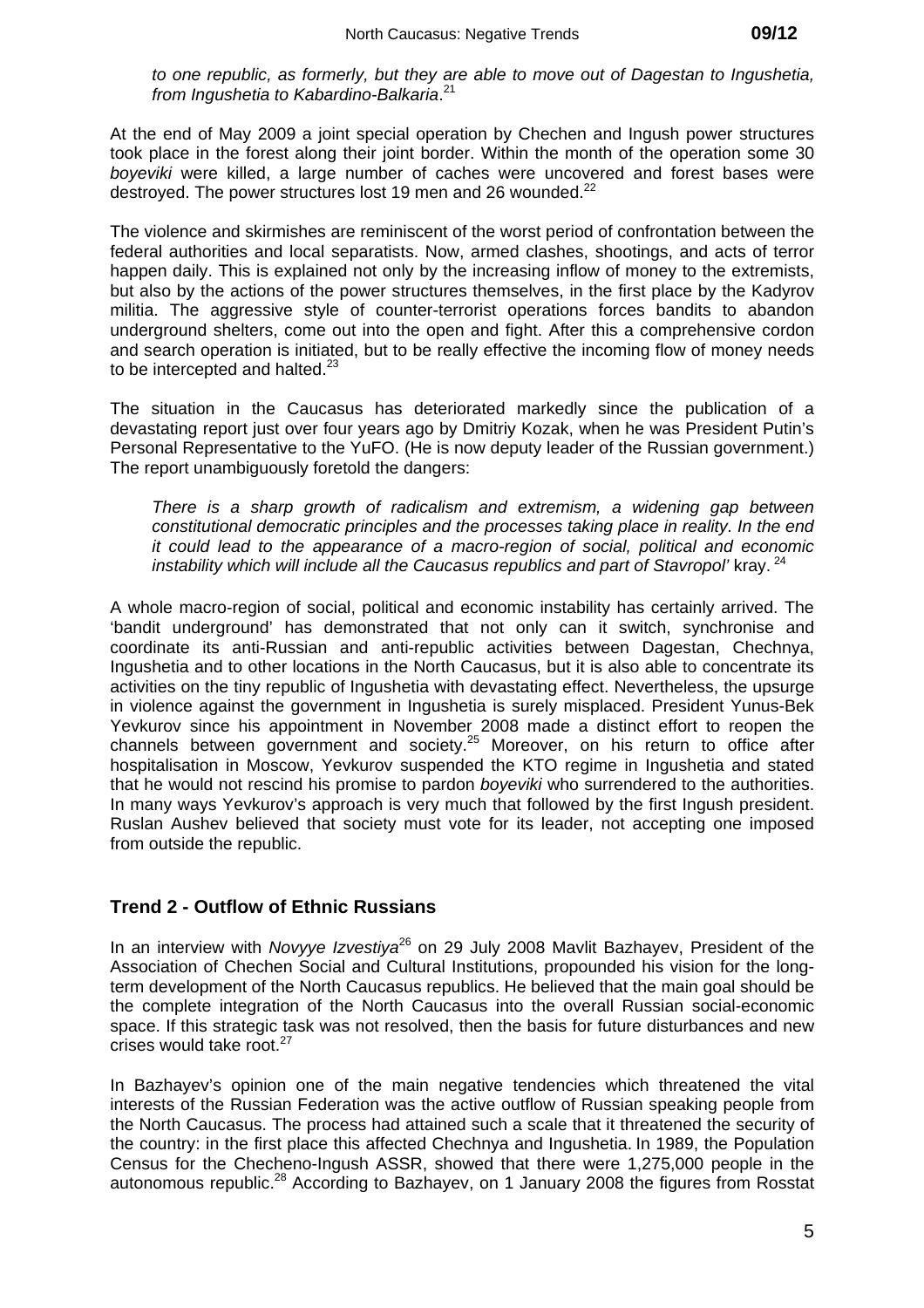showed the Vaynakh population in Chechnya was 1,209,000 people and a further 499,000 lived in neighbouring Ingushetia.<sup>29</sup>

Bazhayev believed that in the republics of the North Caucasus today, mono-ethnic, monocultural societies had already been established. Local values prevailed and policies were carried out by local elites, so the Centre was losing the levers of control. A real threat existed, he believed, of a yawning gap between the North Caucasus and the social-political and cultural space of the Russian Federation.<sup>30</sup>

The ethnic shape and composition of the region has changed significantly. In 1989 the Vaynakh peoples (Chechen and Ingush) made up 57% of the Checheno-Ingush Republic's population. The remaining 43% were Russian speaking inhabitants: Russians, Ukrainians, and Armenians. The majority of the Russian speaking population lived in the large towns of Groznyy, Argun, and Gudermes, and also in compact communities along the Terek left bank, for instance in Naurskiy and Shelkovskiy *rayony*. According to the 2002 Population Census, Chechens amounted to more than 93% of the Chechen Republic's population. In neighbouring Ingushetia the titular population numbered more than 77%.<sup>31</sup>

According to the YuFO administration, over the last decade more than 300,000 Russian speaking people had left Chechnya.<sup>32</sup> In the neighbouring republic of Ingushetia the situation was not so critical, but there was also a general tendency for Russian speaking people to leave:<sup>33</sup> doubtless the figures for Ingushetia could also show a significant increase over the last 12 months.

After two bitter wars, 14 years of conflict in all, it is not surprising that ethnic Russians are moving away from the front-line Muslim republics and seeking safer regions further north.

| <b>Republic</b>     | $1939^{34}$   | 1959          | 1979          | 1989          | $1998^{35}$ | $2002^{36}$   | $2005^{37}$ |
|---------------------|---------------|---------------|---------------|---------------|-------------|---------------|-------------|
| or Kray             | <b>Census</b> | <b>Census</b> | <b>Census</b> | <b>Census</b> |             | <b>Census</b> |             |
| <b>Dagestan</b>     | 195,300       | 213,800       | 189,500       | 165,900       | 157,500     | 120,875       | 100,875     |
| <b>Checheno-</b>    | 253,200       | 348,300       | 336,000       | 293,800       |             | 40,845        |             |
| Ingushetia          |               |               |               |               |             |               |             |
| Ingushetia          |               |               |               |               |             | 5,559         |             |
| <b>North Osetia</b> | 156,100       | 178,700       | 200,700       | 189,200       |             | 164,734       |             |
| Stavropol'          | 1,465,700     | 1,607,200     | 2,032,700     | 2,199,900     |             | 2,231,759     |             |
| <b>Kray</b>         |               |               |               |               |             |               |             |
| Karachayevo         | 124,000       | 141,800       | 165,500       | 175,900       |             | 147,878       |             |
| <b>Cherkessia</b>   |               |               |               |               |             |               |             |
| <b>Kabardino</b>    | 127,100       | 102,600       | 234,100       | 240,800       |             | 226,620       |             |
| <b>Balkaria</b>     |               |               |               |               |             |               |             |
| <b>Krasnodar</b>    | 2,748,800     | 3,363,700     | 4,159,100     | 4,300,500     |             | 4,436,272     |             |
| <b>Kray</b>         |               |               |               |               |             |               |             |
| Adygeya             | 203,700       | 200,500       | 285,600       | 293,600       |             | 288,280       |             |

#### **Table 1 – North Caucasus – Ethnic Russian Population**

*Note: red indicates reduction, blue indicates gain.* 

Even when ethnic Russians and others leave for less violent areas of southern Russia they encounter new problems. Ethnic Russians who had lived in the Muslim republics of the North Caucasus moved not only to Stavropol' and Krasnodar *kraya* but also to Rostov *oblast'*, not too distant from their previous homes. However, they found their new areas somewhat 'foreign', for having lived amongst the indigenous mountain peoples for long periods of time they had absorbed their lifestyle and approach to life. In the new areas they were unable to find common ground and language with the local Cossacks, in fact they were regarded as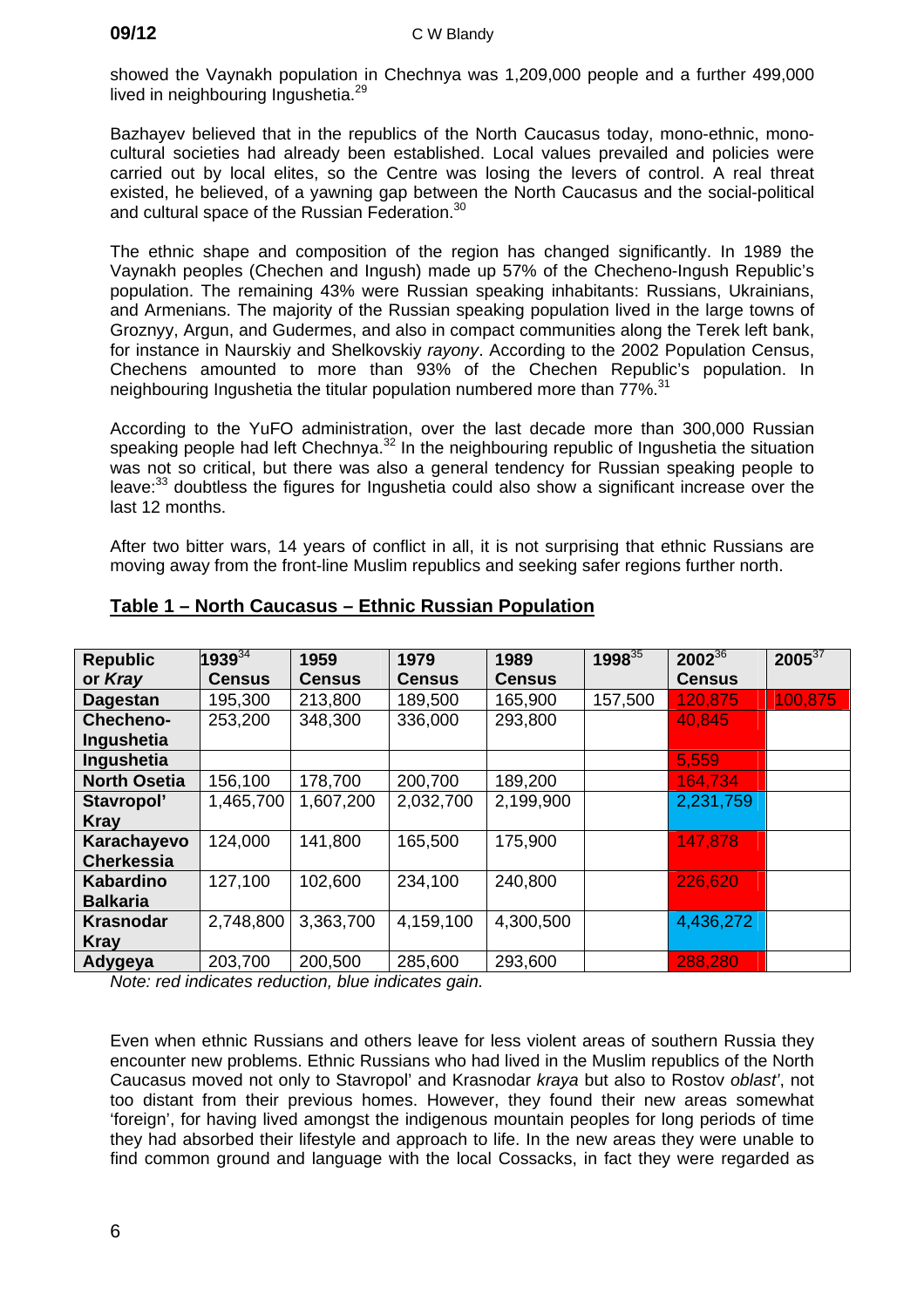"*Chechens, Dagestanis, Circassians, anything except Russians".*38 The result is that these Russian migrants moved away once more.

Indigenous Muslim mountain people are also leaving their homes and moving to areas immediately bordering their ethnic republics in Stavropol', Krasnodar and the Kalmyk Republic. As Vatchagaev noted, Stavropol' is full of people from Dagestan and there are villages and settlements where they outnumber the ethnic Russian population. There has been a number of outbreaks of violence between Russians and Chechens, and a campaign in Krasnodar and Rostov to prevent registration by Chechens.<sup>39</sup>

The trend of ethnic Russians leaving the Muslim republics in the North Caucasus also needs to be seen against the decline in the ethnic Russian birth-rate throughout the Russian Federation. Despite incentives, the birth rate for ethnic Russians remains resolutely low.<sup>40</sup>

*...[O]ne of the few growth areas in Russia's population figures is in the number of Muslims. It should be stressed that these are native Russian citizens, not migrants from elsewhere but, given the campaign against international terrorism and the continuing war in Chechnya, the ever increasing number of Muslims may become a real internal security issue.<sup>41</sup>*

"*The real problem is the crisis of the Russian population, not the increase of the Muslim population..."*<sup>42</sup>

#### *Economic Effects*

Bazhayev noted that President Vladimir Putin some four years ago remarked that the regional product of the North Caucasus republics was the lowest in the Federation, being some 3-8 times lower on average than the rest of the country. The subsidisation of the unemployed in the budget of the North Caucasus republics was more than 74%.<sup>43</sup>

| <b>Republic</b>    | % Unemployment |
|--------------------|----------------|
| Chechnya           | 46 - 75%       |
| Ingushetia         | 46%            |
| Dagestan           | 20%            |
| Kabardino-Balkaria | 14%            |
| Karachayevo-       | 14%            |
| Cherkessia         |                |
| Stavropol' kray    | 7%             |
| Kuban'             | 5.9%           |
| <b>Moscow</b>      | 1%             |

**Table 2 – Unemployment in North Caucasus, February 2008**<sup>44</sup>

Vladimir Putin had noted that "*the issue of Russians* [leaving] *signified the loss of a qualified work-force, with the absence of whole branches of production, cultural growth, and moreover the violation of the culture of peoples living together on these territories that had been achieved over centuries in the North Caucasus*".45

Bazhayev expounded on the industrial branches in which ethnic Russians had previously been employed:

*... before the war the main mass of workers, a large part of the technical-engineering staff in the Chechen oil complex were Russians. The Groznyy oil institute at the end of the 1970s...was one of the leading professionally trained institutes in USSR. In the republic there were three huge oil refineries, two chemical plants and a gas converter*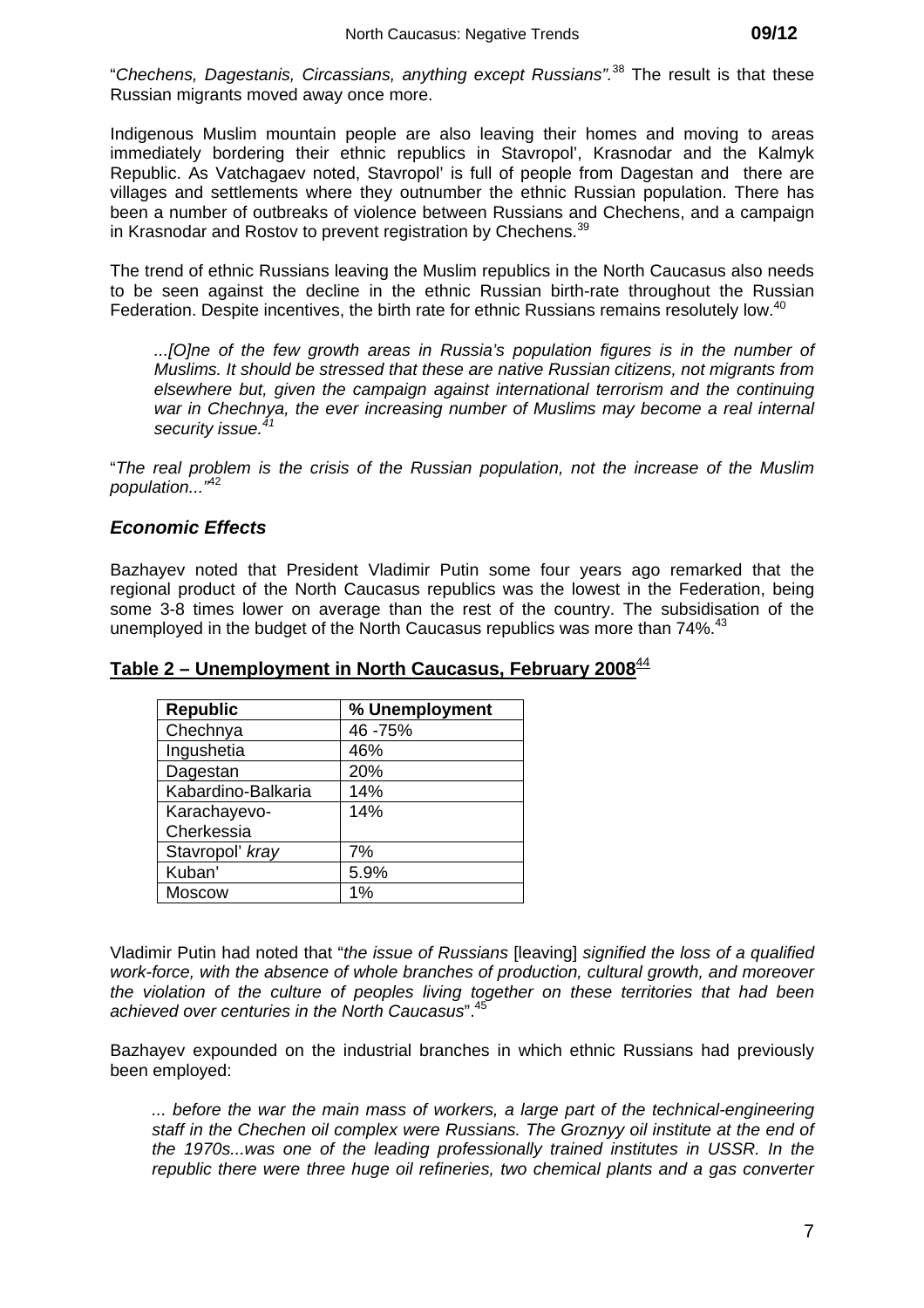*plant. The Groznyy industrial plant* Krasnyy Molot *was one of the leading producers of gas and drilling equipment, which even exported equipment abroad. Now all this is*   $I$ ost.  $46$ 

In the republics it was also felt that as a result of the outflow of the Russian speaking population many employment opportunities in the national economy and in the social sphere had disappeared.<sup>47</sup>

The shortage of specialists, especially in health and education, remains acute. Ruslan Khasbulatov in December 2000 had exposed the utter desolation and destruction in Groznyy and also the damage to vital services in the republic at that time.<sup>48</sup> By July 2008 there was still a shortfall of more than 2,000 doctors and more than 500 teachers.<sup>49</sup> Groznyy may have been rebuilt, but the reality of life is not quite so shiny.

Bazhayev believed that the regions by themselves had not the wherewithal to change the situation. The federal centre was subsidising the republics' budgets on average to the tune of 75%. In order that these billions of roubles could begin to work, but were not simply spent on day to day needs, he argued, it was necessary to adopt urgent measures for the creation of an effective economy in the region, which would also help the social sphere. He recalled that in 2007 there was an awareness of the absence of local directors and technical-engineer cadres possessing the necessary qualifications. Matters have hardly improved since.

#### *Cossack Militancy*

And yet at least one population group is determined to stay put. On 7 July 2009 the *atamany* (leaders) of the Terek Cossack council assembled in Vladikavkaz to discuss the idea of reconstituting a consolidated North Caucasus region which had previously existed in the form of Terek *oblast'* during the 19<sup>th</sup> century.<sup>50</sup> As Ataman Mikhail Inkavtsov recalled, the Terek oblast' in tsarist times was a very rich region.<sup>51</sup> It was self-supporting and gave the treasury two million gold roubles.52 Then, the Bol'sheviks came to power and destroyed the *oblast'* which in turn led to other problems in the Caucasus. In Inkavtsov's view:

*At the present time all the subjects of the North Caucasus are subsidised. They are in a deep social-economic crisis, a clan system exists in government*. *If the situation doesn't change, the outflow of the Russian population will continue, since there is practically no chance of work. The creation of Terek* oblast *will decide political problems in the first place, lower territorial claims of certain peoples and will dissipate 'titular and non-titular nations'*. 53

Inkavtsov believed that whilst the question of 'titular and 'non-titular nations' had been introduced in Bol'shevik times, it had now assumed a far greater importance and was now one of the causes of ethnic nationalism in the region.<sup>54</sup> The actual arrival date of the Cossacks in the North Caucasus is part of the dispute. Assuming the arrival of the Greben and Terek Cossacks to the left bank of the River Terek was around the  $16<sup>th</sup>/17<sup>th</sup>$  centuries, it is possible to appreciate the view held by present-day Cossacks, who consider themselves to be an indigenous people of the Caucasus, and their right to be there just as valid as those of other peoples. However, "*It is completely obvious that the famous 'Derbent Gate' on the western seaboard of the Caspian Sea*, *Dar'yal'skiy passage and a whole series of passes through the Caucasus Range have been actively used by local tribes since ancient times*".<sup>55</sup>

Inkavtsov maintained that lawyers of the Terek Cossack Host were turning their attention to the State Duma, with a view to sending a formal proposal for Kabardino-Balkaria, Chechnya, Ingushetia, North Ossetia, Dagestan and part of Stavropol' *kray* to be included in a newer version of the former Terek *oblast'*. Adygeya and Karachayevo-Cherkessia would be included under the Kuban' Cossacks.<sup>56</sup> In the view of Magomet Barakhoyev, an Ingush activist, most of the small nations directly affected by this proposal would oppose it.<sup>57</sup>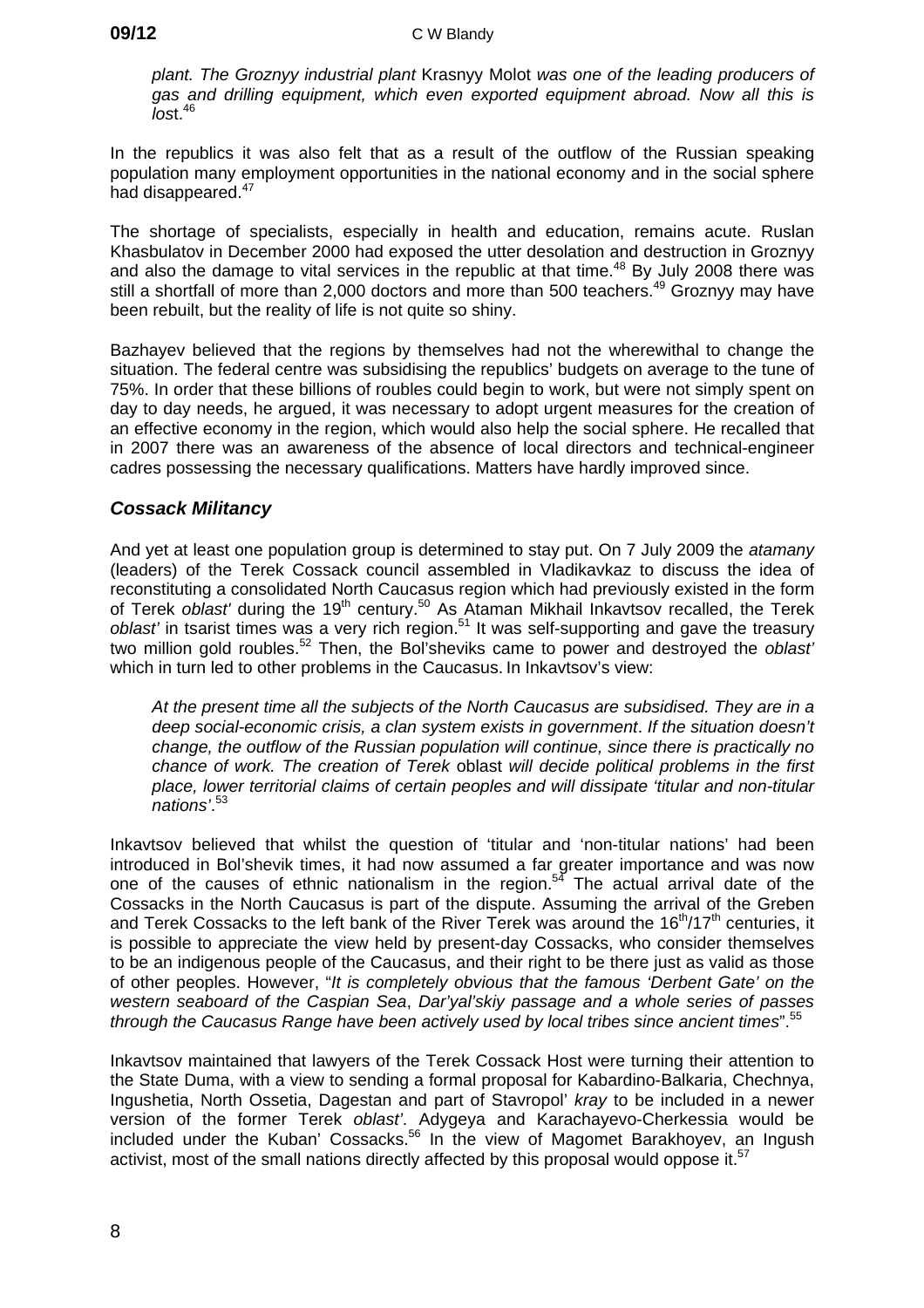For some time now, certainly even before the two Russo-Chechen Wars in recent times and re-emphasised again from June 2003 onwards, Terek Cossacks, former defenders of Russian territory have felt that their position was becoming increasingly tenuous due to declining numbers, loss of influence and complicated relationships with Chechen and Ingush alike. $58$ 

Box 2 below summarises some of the Cossacks' long-standing aspirations and demands.

#### **Box 2 – Terek Cossack Main Demands**<sup>59</sup>

- The 1957 transfer of Naurskiy and Shelkovskiy *rayony* reversed and the two rayony returned to Stavropol' *Kray,* which would also include Kargalinskiy on the Dagestan border.
- Former territory of Terek-Sunzha Cossacks in Chechnya, Ingushetia and North Osetia to revert to 1928 borders and transfer of enclave back to Stavropol' *Kray*.
- Creation of a Cossack autonomous republic under Stavropol' Kray.

Other Cossack demands for land transfers include:

- The pre-revolution Cossack *rayony* of Zelenchuksko-Urupskiy and Batapashinskiy in Karachayevo-Cherkessia;
- Cossack autonomy in Maikop rayon in Adygeya;
- Don-Cossack oblasts extending across Krasnodar and Stavropol' *Kraya*.
- Creation of a Kuban' Cossack Republic in Krasnodar *Kray*, including the entire territory of Adygeya with parts of Stavropol' and Karachayevo-Cherkessia.

There are longstanding claims by Cossacks to Naurskiy and Shelkovskiy *rayony*.

# **Box 3 – Naurskiy Rayon**<sup>60</sup>

On 23 January 1935 by order of the Supreme Soviet USSR Naurrskiy *rayon* was formed as an independent administrative-territorial unit. The rayon has an ancient history: 230 years ago on the left bank of the Terek settlements with migrants from the Volga and the Don sprang up – the *stanitsy* of Naurskaya, Mekenskaya, Kalinovskaya, Ishcherskaya. In the 19<sup>th</sup> century a further group of populated points; Nikolayevskaya (1848), *stanitsa* Savel'levskaya (1886), farmsteads of Kapustin (1823), Krechetov (1855), Korneyevo (1866), Selivankin in 1888, farmsteads of Postniy in 1870 and Klinkov in 1892. The land area in Naurskiy *rayon* is 2205 sq km. 2045 sq km is under agricultural use with 3.9 sq km occupied by industry. The territory borders Shelkovskiy *rayon* which lies to the east, to the north and east are Stavropol' *Kray* and the Republic of Dagestan, Groznenskiy and Nadterechnyy *rayony*. The *rayon* centre is Naurskaya. The *rayon* is divided into two zones: the steppe (the dry steppe) and the Terek steppe. Due to climatic conditions the northern part of the *rayon* is suitable for livestock farming, the south and south-eastern areas for livestock farming, arable and viticulture. There is potential for future development in agriculture.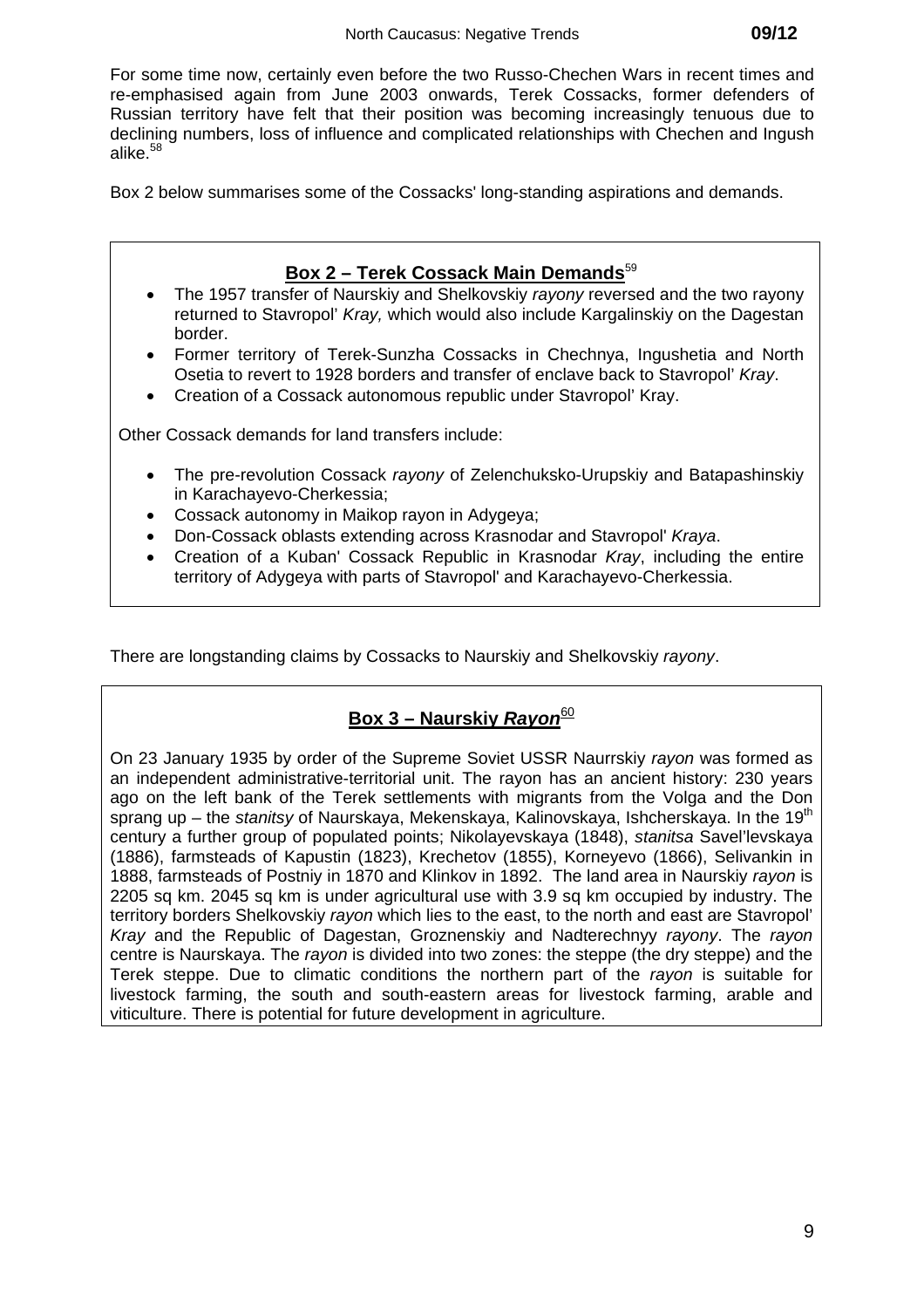## **Box 4 – Shelkovskiy** *Rayon*<sup>61</sup>

Shelkovskiy *rayon* was formed in 1923 and is situated in the north of the republic. The *rayon* along the Terek borders Groznenskiy, Gudermesskiy and Naurskiy rayony of the Chechen Republic, and with Khasavyurtovskiy, Babayurtovskiy, Kizlyarskiy, Tarumovskiy and Nogayskiy *rayony* of Dagestan. The administrative centre is Shelkovskaya with a population of 9,200. Shelkovskaya is in the south-east 70 km from Groznyy. The rural population live in 25 populated points. As at 1 January 2001 (preliminary data), the population together with displaced persons amounted to 52,700. Populated points are in the south and east along the Terek and main transport routes. The *rayon* has a high density of railway routes: Astrakhan – Kizlyar – Chervlenno-Uzlovaya - 24 km. The length of the road network is 233.6 km. All roads are metalled. The main autoroute (republic standard) is Stavropol' – Prokhladnyy – Mozdok – Kizlyar – Kraynovka (115.6 km). The road is in direct proximity to the railway at Chervlenno-Uzlovaya, providing an opportunity to transfer goods from rail to road. The total area is 299,400 hectares including 39,400 hectares of arable land; length from south to north is 50 km and from west to east 96 km. It is the largest *rayon* in Chechnya. Oil and building materials are found in the *rayon*. The *rayon* is characterised by a low level of woodland.

#### **Trend 3 – Regional Reorganisation**

Whether the Cossack claims will be acted upon remains moot. There have, however, been persistent airings of possible plans by the Kremlin to combine small administrative-territorial entities in the North Caucasus. These raise concerns about the survival of ethno-national communities on which the administrative-territorial entities were specifically based. Barakhoyev $62$  argued that amalgamation would cause the extinction of these small regions and lead to their complete 'Russification' which many both regionally and in Moscow had been resisting.

The creation of a major oblast' could possibly take place under the aegis of reforms proposed by Dmitriy Kozak some four years ago. Its aim was to abolish the small administrative-territorial entities such as Chechnya, Ingushetia, Dagestan, Kabardino-Balkaria and Karachayevo-Cherkessia: an act tantamount to removing their political independence. The subsequent reduction of subsidies from the Centre would weaken the power of local elites and consequently reduce the scale of corruption. An additional sideeffect of the reforms would be a decrease in the number of civil servants in the YuFO required to administer the budget.<sup>63</sup>

*Ultimately Russia would only have six or seven super-regions and one of them would be the "Cossack* Kray*" based on Rostov-on-Don. The inclusion of Adygeya into Krasnodar* Kray *was a test of this strategy, and after that, Moscow will create a Cossack region, which in the words of Dmitriy Kozak would be charged with putting the non-Russian regions of the North Caucasus 'in order'*. 64

Barakhoyev's view was that it would be nothing short of a disaster, with the liquidation of the non-Russian republics or their combination into multi-ethnic ones as an initial step towards a Cossack *Kray*: languages would lose their former status, people would lose their ethnic identity, customs and links with the past.<sup>65</sup>

Historically, one must remember that the Ingush, being a numerically small people, throughout the time of Terek oblast' in the  $19<sup>th</sup>$  century, and for most of the  $20<sup>th</sup>$  century, were always included with another people, such as the Ossetians and later the Chechens. Until their separation from the Chechens at the beginning of the 1990s, they had never enjoyed the privilege of having their own capital city. $66$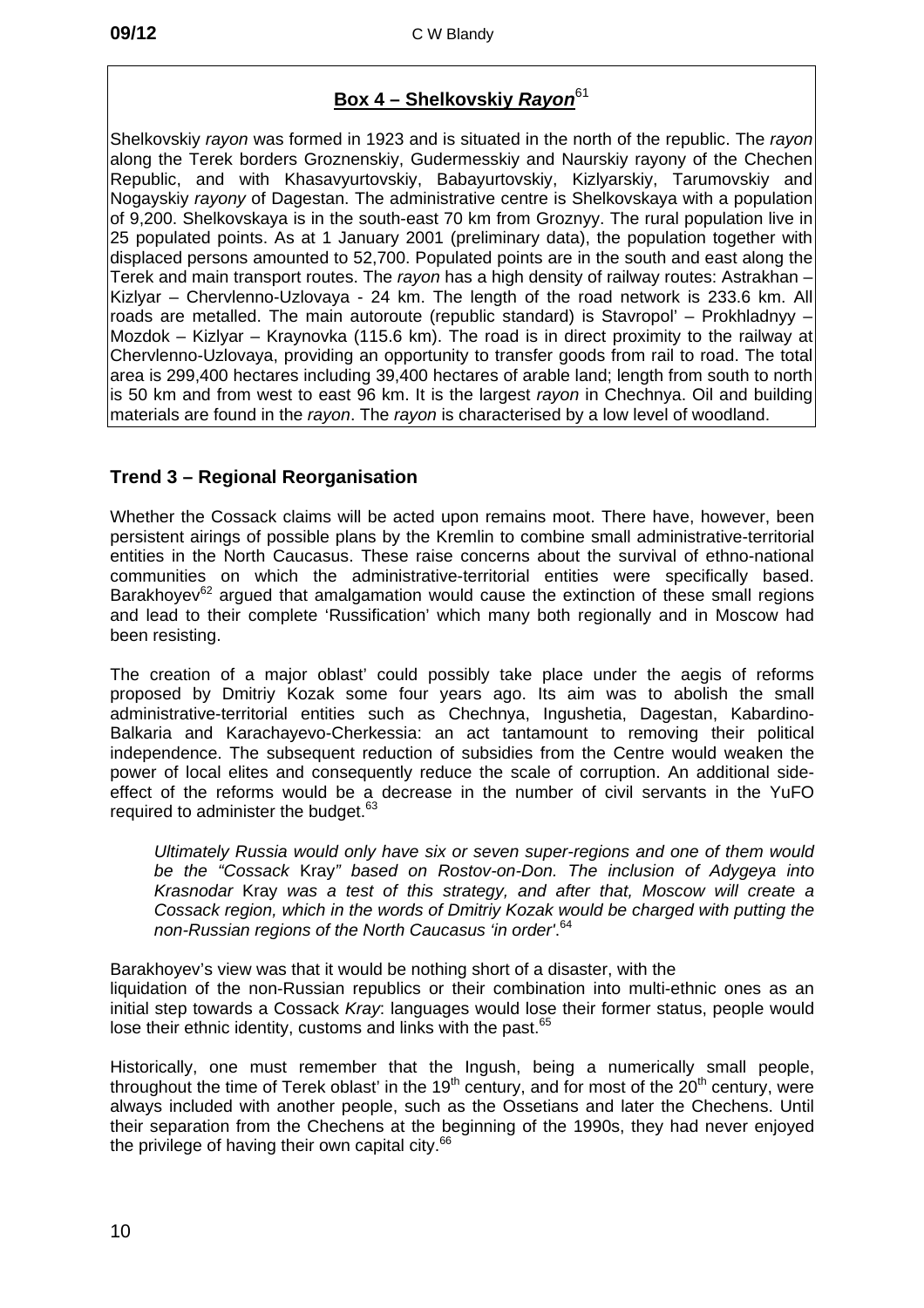It is an open question of course, with or without wholesale reorganisation, how the removal of a 'titular nations' concept and the share of government posts based on population size would be received in a republic such as Dagestan with 32 titular nationalities.

| <b>Ethnicity</b>  | 1989 Census $67$ | $1998$ (est) <sup>68</sup> | 2002 Census     | 2005 (est)     |
|-------------------|------------------|----------------------------|-----------------|----------------|
| <b>Dagestan</b>   | 1,808,200        | 2,167,100                  | 2,576,531       | ?              |
| <b>Total</b>      |                  |                            |                 |                |
| <b>Avars</b>      | 496,100(27.4%)   | 630,000 (29.1%)            | 758,438 (29.4%) |                |
| <b>Dargins</b>    | 280,400 (15.5%)  | 357,000 (16.5%)            | 425,526 (16.5%) |                |
| <b>Kumyks</b>     | 231,800 (12.8%)  | 273,000 (12.6%)            | 365,804 (14.2%  |                |
| <b>Lezgins</b>    | 204,400 (11.3%)  | 252,000 (11.6%)            | 336,698 (13.1%) |                |
| <b>Laks</b>       | 91,700 (5.1%)    | 105,000 (4.8%)             | 139,732 (5.4%)  |                |
| <b>Tabarsaran</b> | 78,200 (4.3%)    | 105,000 (4.8%              | 110,162 (4.3%)  |                |
| <b>Nogay</b>      | 28,300 (1.6%)    | 42,000 (1.9%)              | 38,168 (1.5%)   |                |
| <b>Rutuls</b>     | 15,000 (0.8%     |                            | 24,298 (0.9%    |                |
| <b>Aguls</b>      | 13,800 (0.8%)    | $63,000^{69}$ (2.9%)       | 23,314 (0.9%)   |                |
| <b>Tsakhurs</b>   | 5,200 (0.3%)     |                            | 8,168 (0.3%)    |                |
| <b>Russians</b>   | 165,900 9.2%)    | 157,500 (7.3%)             | 120,875 (4.7%)  | $100,875^{70}$ |
|                   |                  |                            |                 | $(3.9\%)$ ?    |
| Azerbaijanis      | 75,000 (4.2%)    | 93,578 (4.3%)              | 111,656 (4.3%)  |                |
| <b>Jews</b>       | 9,400 (0.5%)     |                            | 1.478 (0.1%)    |                |
| <b>Mountain</b>   |                  |                            | 1,066 (0.04%    |                |
| Jews              |                  |                            |                 |                |
| <b>Chechens</b>   | 57,900 (0.3%)    | 73,000                     | 87,867 (3.4%)   |                |
| <b>Ukrainians</b> |                  |                            | 2,869 (0.1%)    |                |
| <b>Armenians</b>  |                  |                            | 6,702 (0.3%)    |                |
| <b>Tatars</b>     |                  |                            | 4,659 (0.2%)    |                |
| <b>Tats</b>       | 12,900 (0.7%)    |                            | 825 (0.3%)      |                |

### **Table 3 – Dagestan Population Figures**

Table 4 below illustrates the ethnic diversity in Dagestan and emphasises the necessity of proportionality in government related to 'titular' nationality share in the overall population.

| <b>Ethnicity</b> | <b>Government</b>   | <b>Senior</b><br>Share in | <b>Parliament</b> | <b>Population</b> |
|------------------|---------------------|---------------------------|-------------------|-------------------|
|                  | <b>Senior Posts</b> | Posts (%)                 | <b>Share</b>      | <b>Share</b>      |
|                  |                     |                           | (%)               | (%)               |
| Avar             | 11                  | 28.21                     | 28.93             | 29.4              |
| <b>Dargin</b>    | 8                   | 20.51                     | 17.36             | 16.5              |
| <b>Kumyk</b>     | $\overline{7}$      | 17.95                     | 13.22             | 14.2              |
| Lezgin           | 4                   | 10.26                     | 11.57             | 13.1              |
| Lak              | 3                   | 7.69                      | 4.96              | 5.4               |
| <b>Russian</b>   | $\overline{2}$      | 5.13                      | 7.44              | 4.7               |
| Azeri            |                     | 2.56                      | 4.13              | 4.3               |
| <b>Tabasaran</b> | $\overline{2}$      | 2.56                      | 4.13              | 4.3               |
| <b>Chechen</b>   | 1                   | 2.56                      | 3.31              | 3.4               |
| <b>Nogay</b>     | 0                   | 0.00                      | 1.65              | 1.5               |
| Rutul            | 0                   | 0.00                      | 0.83              | 0.9               |
| Agul             | 1                   | 2.56                      | 0.83              | 0.9               |
| <b>Tsakhir</b>   | 0                   | 0.00                      | 0.83              | 0.3               |
| Tat              | 0                   | 0.00                      | 0.83              | 0.03              |

# **Table 4 – Titular Nationalities in Administrative Structure of Dagestan<sup>71</sup>**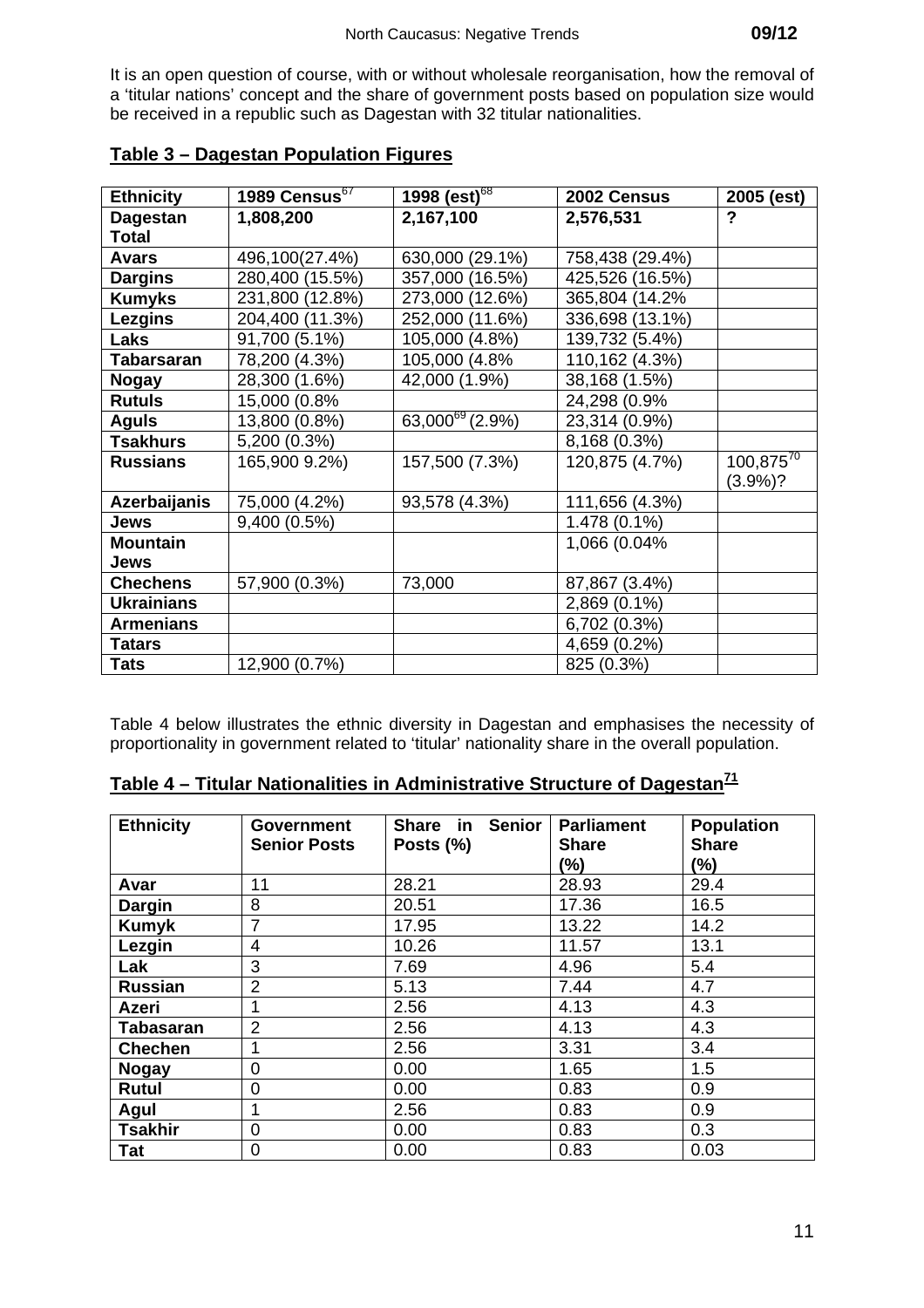There is one additional factor which will add impetus to Trend One – The Cycle of Violence, namely the economic downturn in Russia.

#### **Russian Economic Downturn**

According to Valery Dzutsev in an article written on 16 September 2009 in the *"Eurasia Daily Monitor*",<sup>72</sup> Dmitry Kozak, the environment minister announced on 11 September that Moscow would have to divert some of the subsidy money originally destined for the North Caucasus republics to other Russian regions. Clearly this has pan-Russian Federation implications. It had been understood for a long time that the loyalty of elites in the North Caucasus republics depended on subsidies from the Centre. According to Dzutsev, due to political volatility and separatist movements in the region an unending supply of finance "*was almost guaranteed despite the fact that Russia was badly hit by the worldwide economic*  crunch".<sup>73</sup>

Dzutsev, warned that whilst Moscow might not have enough money to subsidise its flawed policies in the North Caucasus it might be forced to change its policies towards reform and change its approach towards the "*growing problems of the region",<sup>74</sup>* but this was by no means certain due to the rigidity of the present political system. There was the possibility that Moscow could simply revert to brute force and even instigate inter-ethnic conflict to keep political movements in disarray. Dzutsev, completed his article by saying that "*Unless Moscow opted for radical political reforms, the violence in the North Caucasus is likely to increase even further as a result of shrinking resources"*. 75

#### **Conclusions**

The proposed shortfalls in financial aid in the form of subsidies from the Centre to republican elites in the North Caucasus could become the catalyst which increases the cycle of violence in the North Caucasus.

A widened cycle of violence will also affect the South Caucasus. Already, there have been movements of people from the North to the South, from Dagestan to Eastern Georgia: it is not significant at the moment, but could become a major problem. The exodus of Chechens during the Second Russo-Chechen War to the Pankisi Gorge in Eastern Georgia should not be forgotten.

Violence and instability emanating from the North on such a wide scale would be harmful to Western interests in Georgia and Azerbaijan.

Reduced scale of subsidies in the North when seen against the vast sums of money being spent in Sochi in the West North Caucasus in preparation for the 2014 Winter Olympics and Moscow's financial assistance to South Ossetia and Abkhazia could well become additional sources of major discontent which might even threaten the holding of the Games at Sochi.

There is a need to provide massive investment not only in the infrastructure but in people, particularly in the education and training of young people together with worthwhile employment opportunities in the turbulent northeast Caucasus: Dagestan, Chechnya and Ingushetia.

Furthermore, the power structures themselves must be accountable under the law, and be seen to be so. The Chechen president's personal control of the local law enforcement organs can obviously be open to abuse. Clearly, amongst all the republics' law enforcement organs and agencies, Dagestan included, there is a need for additional training and selection of members.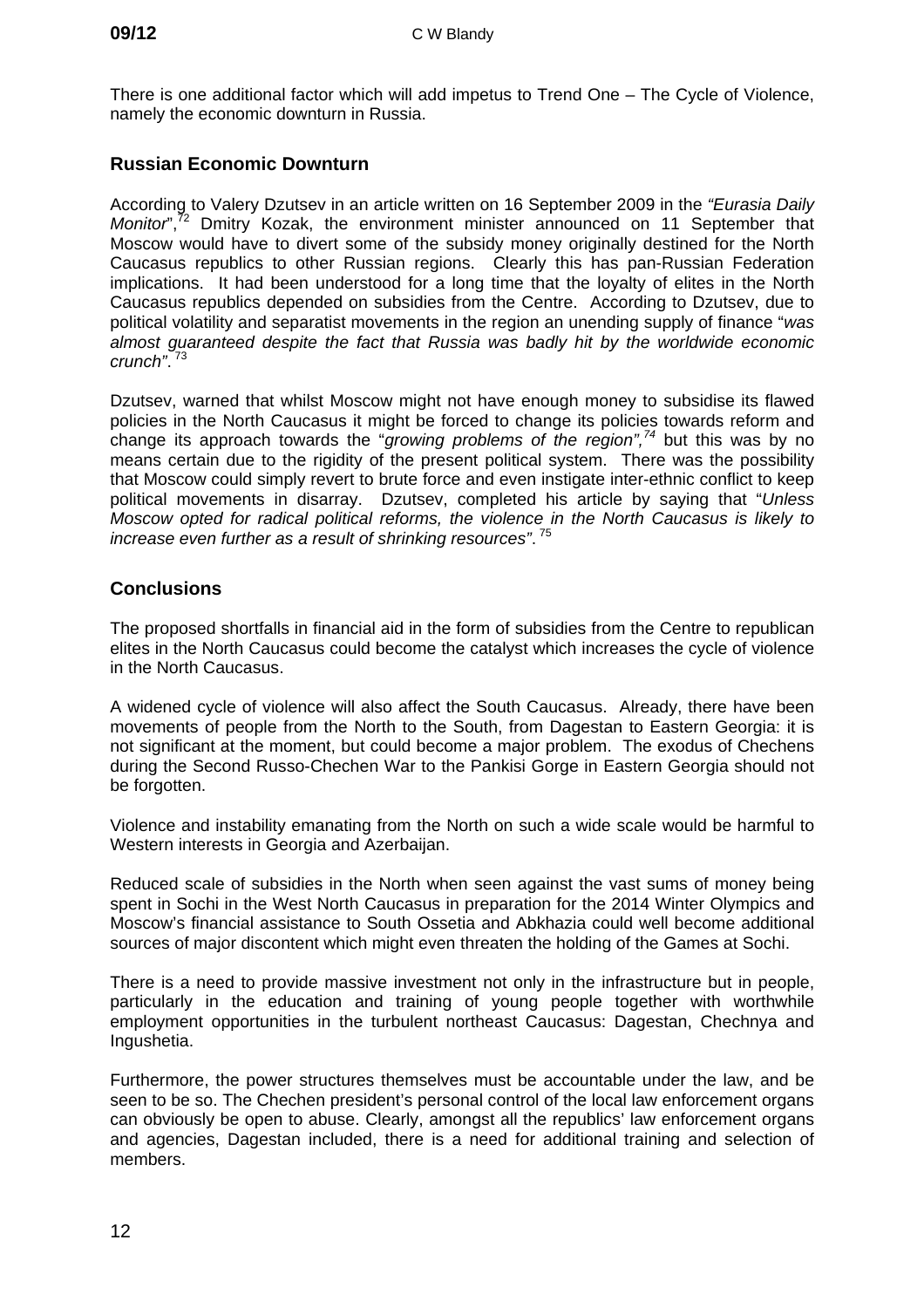The concept of super-administrative-territorial regions could well be the way forward on economic grounds, but the concept has the potential to negatively impact upon political and social cohesion in an inherently complex region.

As Malashenko noted, *"it's not possible to solve the problems of the North Caucasus in one hour*".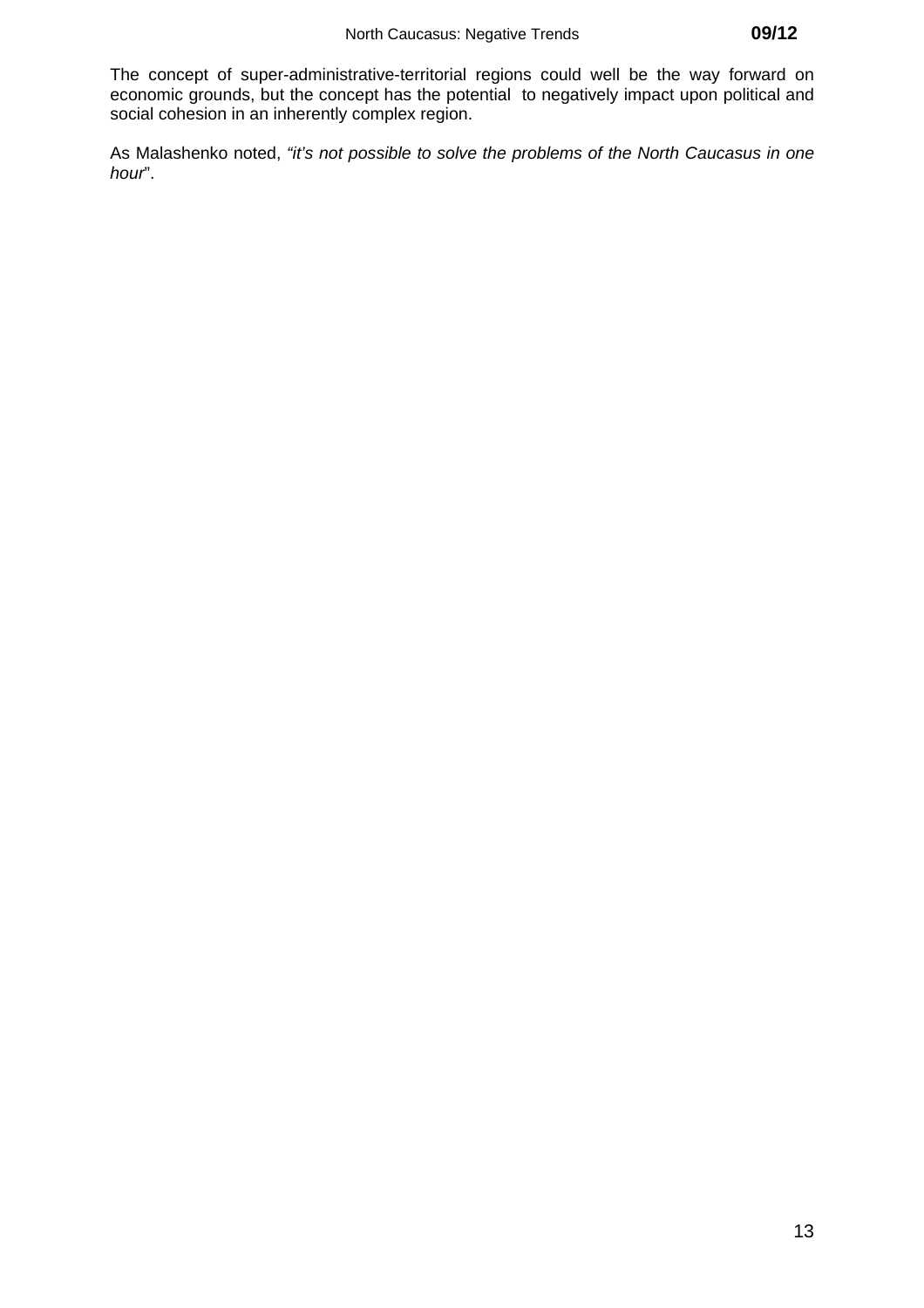#### **Endnotes**

 $\mathbf{1}$ <sup>1</sup> http://nvo.ng.ru/reality/2009-07-10/1\_boyeviki.html *Nezavisimoye Voyennoye Obozreniye*, 10 July 2009, "Bandpodpolye kontratakuyet" by Viktor Myasnikov.

2 C W Blandy *The Caspian: Comminatory Crosscurrents* S40 CSRC January 1999, p14, quoting Eduard Ozhiganov from *NG* – *Religii* No 6, 17 June 1998 pp 12/13 "Faktory destabilizatsii religioznogo-politicheskoy situatsii v Dagestane" by Maksim Shevchenko and Aleksey Malashenko. 3

 Moskovskiy Tsentr Karnegi, brifing, Tom 11, Vypusk 3, August 2009, *Kavkaz, kotoryy my teryayem* by Aleksey Malashenko.

 $4$  Ibid p 1.

 $5$  Ibid p 2.

 $6$  lbid p 2.

<sup>7</sup> Ibid p 2. See also C W Blandy *Chechnya: Continued Violence* CSRC, Caucasus Series 06/54 pp 9-11.

8 Ibid p 2. See also C W Blandy "*Chechnya: Continued Violence*" CSRC, Caucasus Series 06/54 pp 9- 11. Shamil' Basayev was killed on 10 July 2006 in the village of Ekazhevo, Ingushetia. 9

 $9$  Ibid p2.

 $10$  Ibid.

<sup>11</sup> http://www.kommersant.ru/doc.aspx?DocsID=1204417 *Kommersant*' No 127, 16 July 2009 "Pokhishcheniye na kazn'" by Musa b-Muradov.

<sup>12</sup> http://lenta.ru/news/2009/08/11/activist/ *Lenta.ru* 11 August 2009, "Kavkaz, Prestupnost' v Rossii". 13 http://www.kavkaz-uzel.ru/articles/157986 *Kavkazskiy Uzel* 15 August 2009 "V Chechne za 1290 dney posle otmeny KTO pogibli 125 Chelovek".

<sup>14</sup> Op cit http://nvo.ng.ru/reality/2009-07-10/1\_boyeviki.html<br><sup>15</sup> Ibid

<sup>16</sup> http://www.kavkaz-uzel.ru/articles/158053 *Kavkazskiy Uzel* 17 August 2009 "V Ingushetii v rezul'tate terakta v Nazrani pogibli 14 chelovek, 56 raneny" by Dmitriy Florin.

<sup>17</sup> Malashenko Op cit.<br><sup>18</sup> Op cit <u>http://nvo.ng.ru/reality/2009-07-10/1\_boyeviki.html</u><br><sup>19</sup> Jamestown Foundation, *Eurasia Daily Monitor*, Vol 1, Iss 142, 8 December 2004. "Chechnya: Land of a Thousand Safe Houses" by Charles Gurin. "On December 7, *Izvestiya* published a second article by its special correspondent in Chechnya, Vadim Rechkalov addressing the issue of why Russia's special services have been unable to catch rebel warlord Shamil Basaev. A Russian counterintelligence officer estimated that 'up to 30% of the staff of the Chechen Interior Ministry' are rebel accomplices and that some of these sell rebel fighters internal passports, fictitious names, and other forged identification documents."

20 It is also interesting to note that it is not always young men that join the *boyeviki* in the mountains: "There is information that 20 young women aged between 15 to 20 have gone into the forests in<br>Chechnya... the outflow is continuing. We know who they are." Chechnya... the outflow is continuing. We know who they are." http://zavtra.ru/cgi/veil//data/zavtra/08/771/33.html *Zavtra* No 35, 27 August 2008 "Sulim Yamadayev

'Khoroshiy boy yeshche budet...*"* by Yuriy Kotenok. 21 http://nvo.ng.ru/reality/2009-07-10/1\_boyeviki.html *Nezavisimoye Voyennoye Obozreniye* 10 July 2009.

 $^{22}$  Ibid.

 $^{23}$  Ibid.

<sup>24</sup> http://www.mk.ru/numbers/1682/article55887.htm, *Moskovskiy Komsomolets*, 16 June 2005, "Prodayem Kavkaz" by Aleksandr Khinshteyn. See also Blandy *North Caucasus: On the Brink of Far-Reaching Destabilisation* CSRC, Caucasus Series 05/36, August 2005, p1.<br><sup>25</sup> Malashenko op cit.<br><sup>26</sup> http://www.newizv.ru/news/2008-07-28/94729 *Novyye Izvestiya,* 28 July 2008. "Prezident

Assotsiatsii chechenskikh obshchestvennykh i kul'turnykh ob'yedinyeniy Mavlit Bazhayev: 'V odinochku respubliki Severnogo Kavkaza s problemami ne spravyatsya" by Vladlen Maksimov.<br><sup>27</sup> Ibid p2.

<sup>28</sup>V. Kabuzan, *Naseleniye Severnogo Kavkaza v XIX-XX Vekakh* Table 72, p214. Kabuzan's figures for the total population for the 1989 Census were 1,270,400.

<sup>29</sup> http://www.newizv.ru/news/2008-07-28/94729 *Novyye Izvestiya,* 28 July 2008.<br><sup>30</sup> Ibid

 $31$  Ibid.

 $\frac{32}{33}$  But note Census 2002 figures in Table 1.<br> $\frac{33}{101}$  Ibid.

34 1939-1989 data from V. M. Kabuzan *Naseleniye Servernogo Kavkaza v XIX – XX vekakh*, Izdatel'stvo Russko-Baltiyskiy informatsionniy tesntr BLITS, St Petersburg, 1996, extracted from Tables 68, 69, 70 and 71, pp 209-12.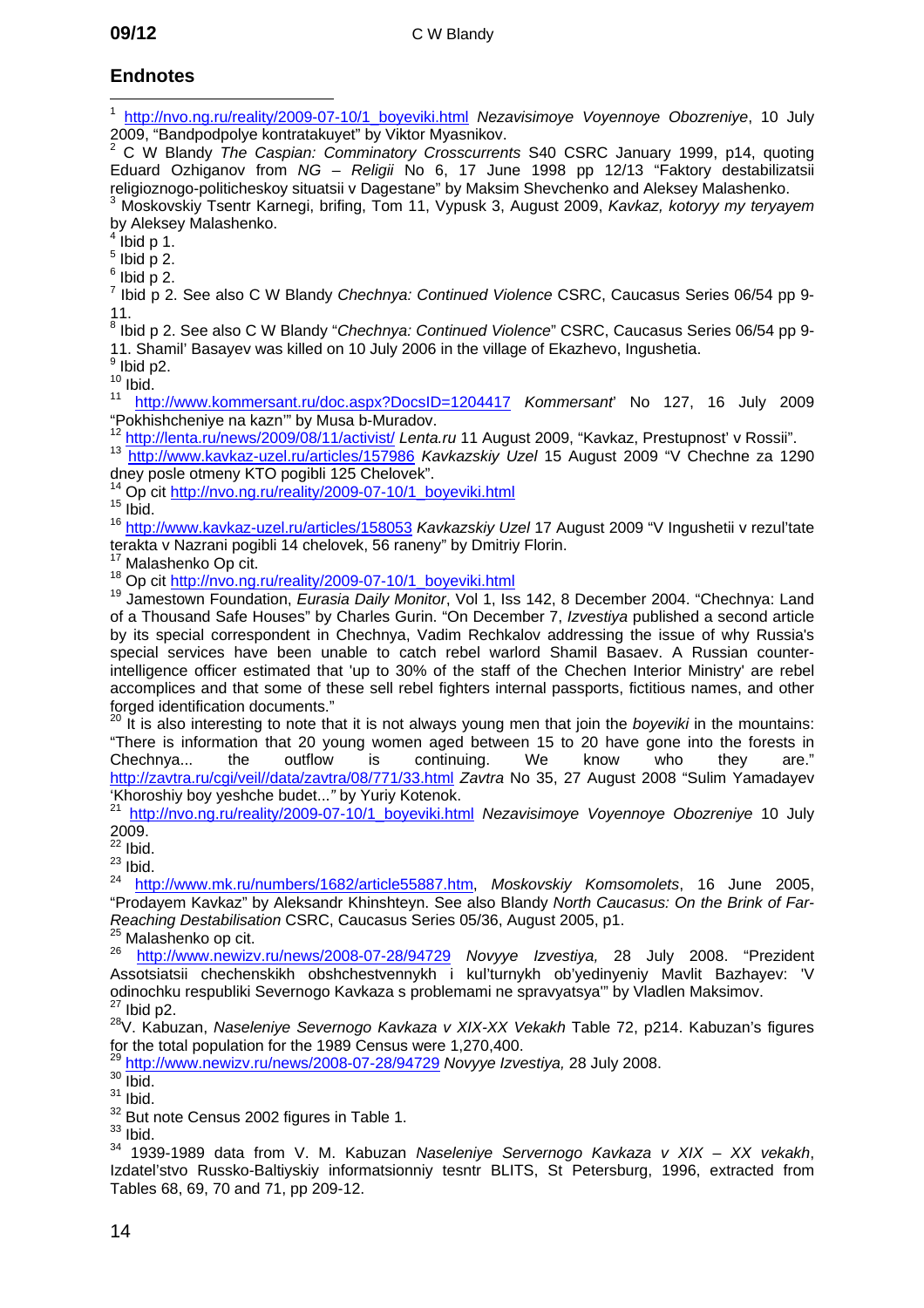<sup>35</sup> *Nezavisimaya Gazeta* No 72, 23 April 1998 "Dagestan stal politicheskim poligonom Rossii" by Magomed-Zarid Varisov, Director of the Information-Analytical Department of the Peoples Assembly of Dagestan.

36 Rossiyskaya Federatsiya Federal'naya Sluzhba Gosudarstvenoy Statistiki, *Svodnyye Itogi Vserossiyskoy Perepisi Naseleniya 2002*, Vol 14, Moskva, Statistika Rossii, 2005.

<sup>37</sup> http://www.mk.ru/numbers/1682/article55887.htm *Moskovskiy Komsomolets,* 16 June 2005.

38http://www.jamestown.org/programs/ncw/single/?tx\_ttnews%5Btt\_news%5D=4339&tx\_ttnews%5Bba ckPid%5D=189&no\_cache=1 *North Caucasus Analysis* Vol 8 Iss 30, 27 July 2007 "The Continuing

<sup>39</sup> Ibid p2.<br><sup>40</sup> Keir Giles, "*Where have all the Soliders Gone? Russia's Military Plans versus Demographic Reality"* CSRC, Russian Series 06/47, October 2006.

41 Dr Steven J Main *Russia's Golden Bridge is Crumbling: Demographic Crisis in the Russian* 

*Federation,* CSRC, Russia Series 06/39, August 2006, p14.<br><sup>42</sup> Aleksey Malashenko quoted in Ibid p14.<br><sup>43</sup> http://www.newizv.ru/news/2008-07-28/94729 *Novyye Izvestiya,* 28 July 2008.<br><sup>44</sup> Ibid.

 $45$  Ibid.

 $46$  Ibid.

 $47$  Ibid.

<sup>48</sup> Following a fact finding mission to the Chechen Republic at the end of November 2000, Ruslan Khasbulatov wrote a report about the state of affairs in the region and forwarded it to the government of the Russian Federation. See C W Blandy *Chechnya: Federal Retribution "Encirclement, Forceful Intervention & Isolation* P34, CSRC, March 2001. The report was published by *Nezavisimaya Gazeta*  on 29 December 2000 as "Situatsiya v Chechenskoy Respublike". Not unexpectedly the report made devastating reading. "The Chechen Republic as a unified social-economic organism does not exist any more. Industrial, commerce, sustenance and any other form of connection between populated points which operated over centuries has either disappeared completely, or exists in a rudimentary form, occasionally breaking through the powerful 'blockers'. The population of the republic is in a state of god-forsaken isolation from the outside world. Isolation is the most successful part of the counterterrorist operation being carried out, which in fact has been transformed into a war against all the peaceful population of the republic. It is a fact, it is reality. From the point of view of security, the availability or presence of conditions to support life (food, water, medical aid), the possibility of movement, access to information etc. Unemployment has reached more than 80% of the population capable of work. No form of the economy exists, conditions are not being created for the revival of primary, handmade forms of management in the village, people have utterly lost the opportunity of working for a living. The actions implemented for the recreation of a system of education and medical care are far from adequate for the scale of the tasks, and the workers occupied in them are in no position to fulfil their responsibilities. Schools, higher education establishments, hospitals in fact are not ready (although official sources maintain the opposite) for normal operation. In the republic all types and forms of disease are raging, to the extent it is patently obvious that absolutely the whole population is in need of medico-psychological treatment on an in-patient basis. To experience two dreadful wars, and in the three year period between them the conditions of a concentration camp of the Maskhadov regime … all that remains are deep psychological deterioration and trauma. This problem is hushed up."<br><sup>49</sup> http://www.newizy.ru/news/2008-07-28/94729 Novyye Izvestiya, 28 July 2008.

<sup>49</sup> http://www.newizv.ru/news/2008-07-28/94729 *Novyye Izvestiya,* 28 July 2008. 50 http://www.kavkaz-uzel.ru/articles/156573 *Kavkazskiy Uzel* 14 August 2009 "Terskiye Kazaki khotyat vossozdat' Terskuyu oblast'" by Luiza Orazayeva.

51 By 1845 new *stanitsy* were being built in areas which afforded access to the most fertile soil but which entailed driving out complete populations from their traditional sites. The position deteriorated further for the indigenous peoples as their resistance became weaker. Tsarism had an open policy of advancing on land belonging to the mountain peoples. Tsarist objectives were achieved by two methods of operation: "The first decisive method – the resettlement of all Chechens, even by force of arms, if it appeared necessary to the left bank of the Terek or Sunzha, with the subsequent establishment on the vacated land by *stanitsy* of the 1<sup>st</sup> and 2<sup>nd</sup> Sunzhenskiy Cossack Regiments; the second – peaceful, but slower – a constant weakening of the Chechen population by 'volunteers' with their resettlement from the mountains to the plain and encouragement of resettlement in Turkey." Points made by A. I. Khasbulatov "Agrarnyy vopros v politike tsarizma v Checheno-Ingushetii vo II pol - nach v XX", p7, in "*Checheno-Ingushetiya v Politicheskoy istorii Rossi i Kavkaza v dorevolyutsionnom proshlom*" Ed. A I Khasbulatov, Sh B Akhmadov, Ya Z Akhmadov, A I Mamkiyev, V E Naumenko, Chechno-Ingushskiy nauchno-Issledovatel'skiy institute istorii, ekonomiki, sotsilogii i filologii.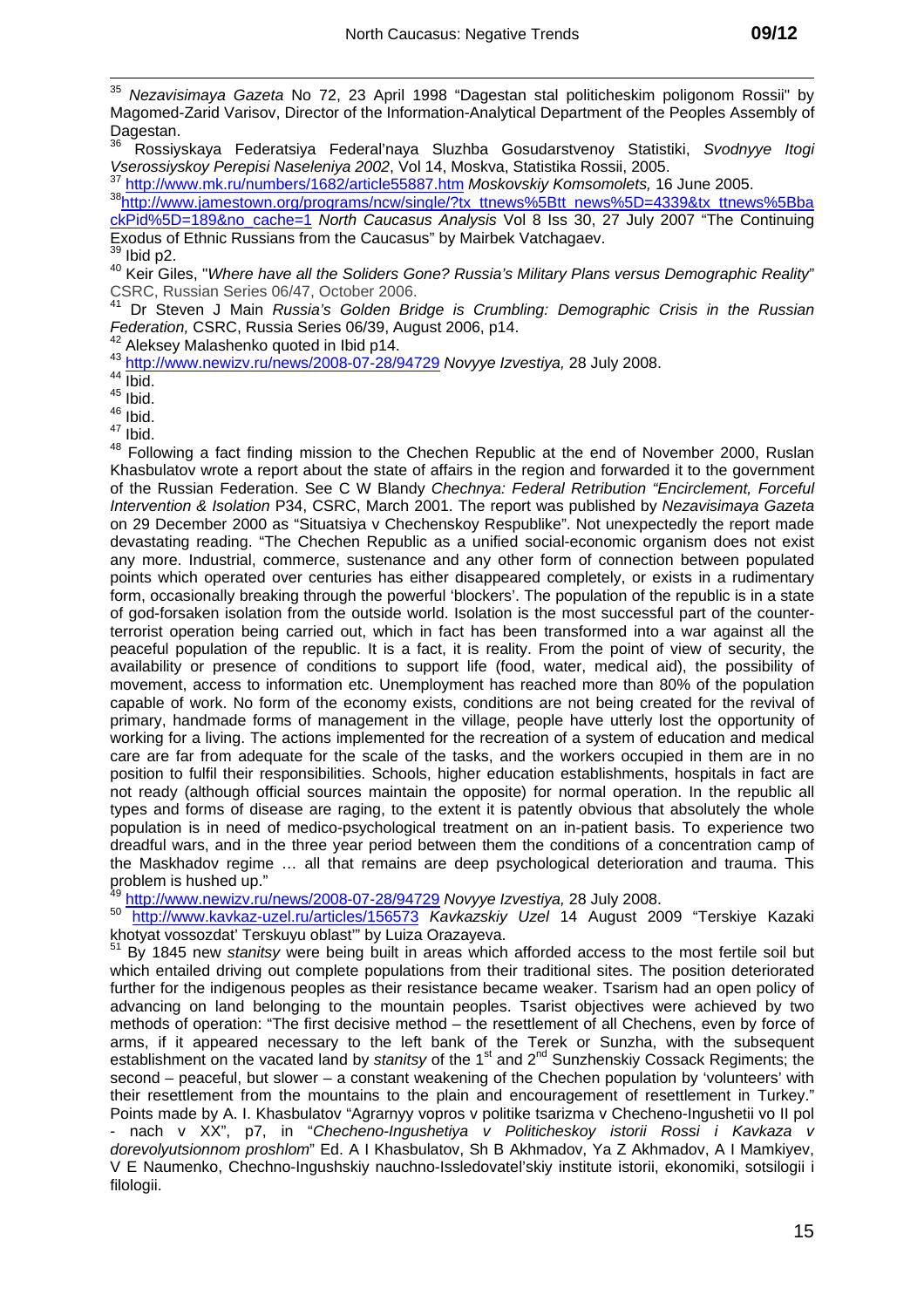<sup>52</sup> http://www.kavkaz-uzel.ru/articles/156573 Kavkazskiy Uzel 14 August 2009.<br><sup>53</sup> Op cit.<br><sup>54</sup> Ibid

<sup>55</sup> *Nezavisimaya Gazeta* 23 April 2003 p15 "Tochka kontakta tsivilizatsiy uzhe v bonzovom veke narody Severnogo Kavkaza obschchalis' s nositelyami indoyevropeyskikh yazykov" by Sergey Korenevskiy.

<sup>56</sup> http://www.kavkaz-uzel.ru/articles/156573 *Kavkazskiy Uzel* 14 August 2009. 57 http://www.ingushetia.ru/news/14036.html "Novosti Respubliki Ingushetiya: Pochemu Ukraina i Gruziya stremyatsiya v NATO?" by Magomet Barakhoyev, 23 April 2008, which included comments on an earlier article by Ruslan Gorevoy in *Versiya* No 12 "Plodites i ukrupnyates", devoted to the merging of Russian Federation regions. See also http://209.85.229.132/search?q=cache:Dxd8153hCF8J:georgiandaily.com/index.php *Georgian Daily* 14 July 2009, "Cossacks Want a Russian North Caucasus in Place of 'Bankrupt' Republics", by Paul Goble.

<sup>58</sup> http://www.ng.ru/regions/2003-06-02/14\_bondarev.html *Nezavisimaya Gazeta* 108, 2 June 2003 "Do kazakov nikomu do sikh por net dela" by Mariya Bondarenko.

59 Charles Blandy *Chechen Connections: An End to Conflict in Chechnya?* P25 CSRC, August 1997 p43.

<sup>60</sup> <u>http://www.chechnya.gov.ru/republic/map/17.html</u> Pravitel'stvo Chechenskoy Respubliki.<br><sup>61</sup> <u>http://www.chechnya.gov.ru/republic/map/8.html</u> Pravitel'stvo Chechenskoy Respubliki.<br><sup>62</sup> <u>http://www.ingushetia.ru/news/1</u> Gruziya stremyatsiya v NATO?" by Magomet Barakhoyev, 23 April 2008.<br><sup>63</sup> http://www.mk.ru/numbers/1682/article55887.htm, *Moskovskiy Komsomolets*, 16 June 2005,

"Prodayem Kavkaz" by Aleksandr Khinshteyn. See also Blandy *North Caucasus: On the Brink of Far-Reaching Destabilisation* CSRC, Caucasus Series 05/36, page 1, August 2005.<br><sup>64</sup> Ibid.

65 Ibid.<br><sup>65</sup> Ibid.<br><sup>66</sup> C W Blandy *Whither Ingushetia,* CSRC, Caucasus Series, 06/03, January 2006, page 4.

<sup>67</sup> 1989 and 1998 data from V M Kabuzan Naseleniye Servernogo Kavkaza v XIX – XX vekakh, *e*xtracted from Tables 68, 69, 70 and 71, pp209-12.

<sup>68</sup> *Nezavisimaya Gazeta* No 72, 23 April 1998 page 5 "*Dagestan stal politicheskim poligonom Rossii*  by Magomed-Zarid Varisov - Director of the Information-Analytical Department of the Peoples

Assembly of Dagestan.<br><sup>69</sup> Combined total of Rutuls, Aguls, Tsakhurs and Tats.

69 Combined total of Rutuls, Aguls, Tsakhurs and Tats. 70 http://www.mk.ru/numbers/1682/article55887.htm <sup>71</sup> http://www.kommersant.ru/doc.html?docld=651675 *Kommersant* No 31, 21 February 2006 page 6 "*Ne synom yedinym* Ol'ga b-Allenova. 72

http://www.jamestown.org/programs/ncw/single/?tx\_ttnews%5Btt\_news%5D=35497&tx\_ttnews%5Bba ckPid%5D=24&cHash=218d688bbc Eurasia Daily Monitor Volume: 6 Issue: 169, 16 September 2009 "*Moscow Reduces Aid to the North Caucasus: Jeopardising the Precarious Security Environment*" by Valery Dzutsev.<br><sup>73</sup> Ibid page 1

 $74$  lbid page 1<br> $75$  lbid page 1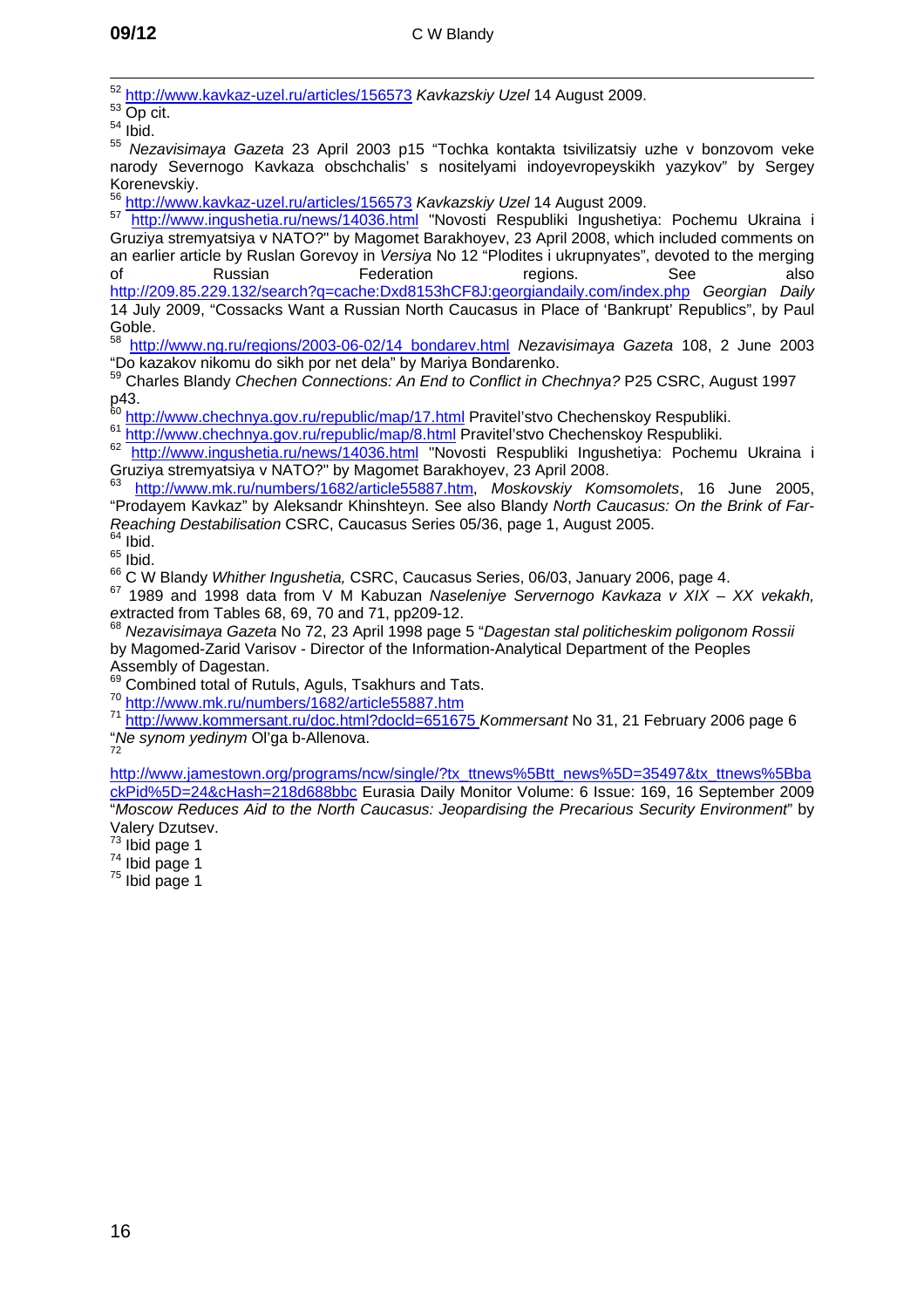# **Disclaimer**

The views expressed in this paper are entirely and solely those of the author and do not necessarily reflect official thinking and policy either of Her Majesty's Government or of the Ministry of Defence.

ISBN 978-1-905962-74-7